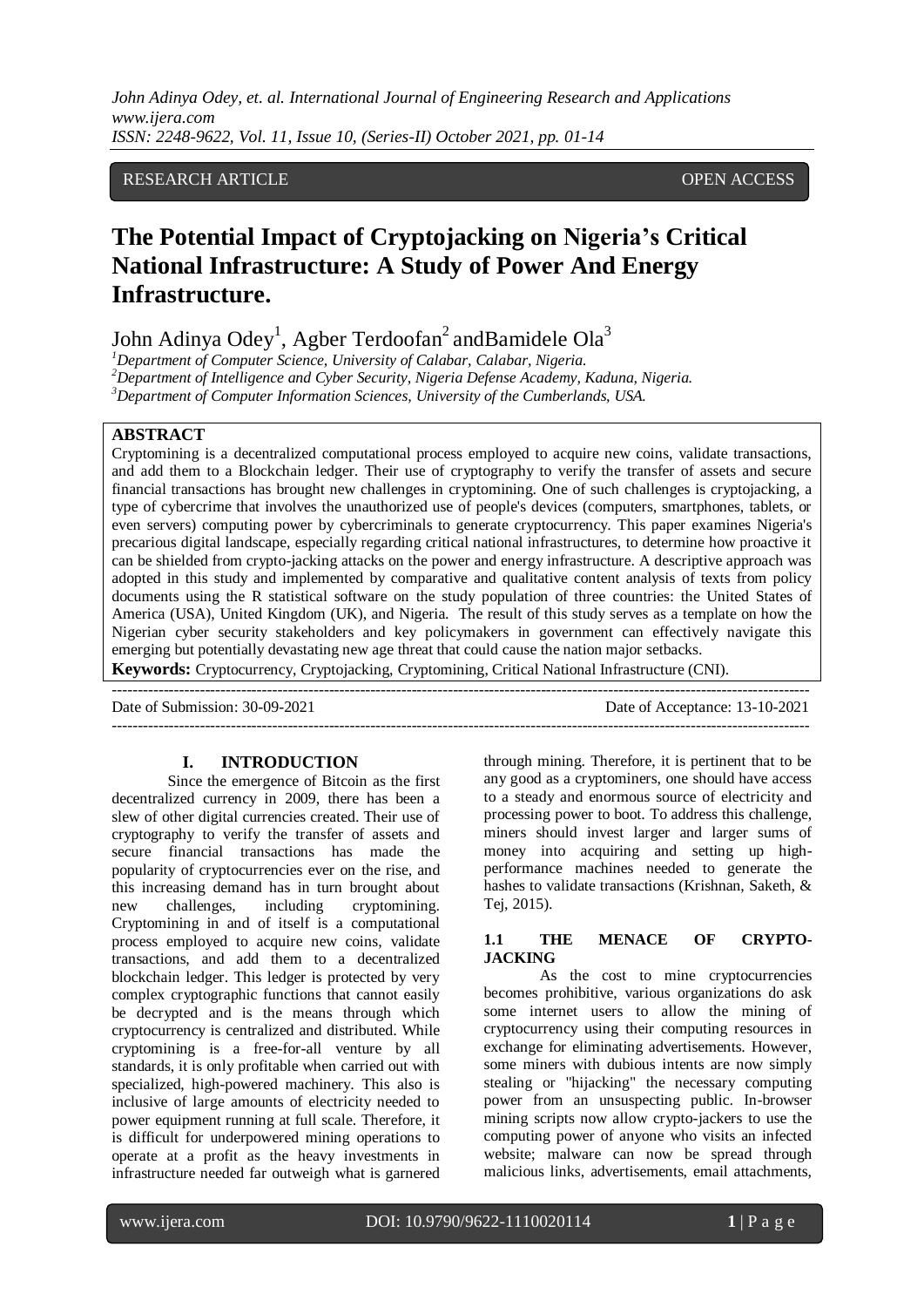public Wi-Fi, fake apps, and system backdoors (Marshmclennan, 2018). Some resources represent strong targets of interest for cryptojacking. These include critical infrastructures that generate or consume significant amounts of power (electrical). These companies rely heavily on cloud services and users of Internet of Things (IoT) devices, which allow miners to quickly aggregate computing resources and power from a group of hijacked devices to mine cryptocurrency.

As mining cryptocurrencies requires a lot of processing power and electricity, thus generating enormous amounts of heat, there are serious concerns about the legality of crypto-mining and the trading or use of cryptocurrencies; thus leading to bans in certain countries and restrictions in others or moratoriums. According to (Hanibal Goitom, 2018, Said, Ahmed 2019), some countries like Algeria, Iraq, Morocco, Egypt, Bolivia, Morocco, Nepal, Pakistan, and the United Arab Emirates (UAE) have made laws to enable absolute bans on the use of cryptocurrencies. At the same time, countries like Bahrain, Bangladesh, Colombia, the Dominican Republic, Indonesia, Iran, Kuwait, Lesotho, Lithuania, Macau, Oman, Qatar, Saudi Arabia, and Taiwan have inferred bans. China as at 2018, placed a ban on initial coin offerings and in 2021, has shut down crypto-mining operations and halted virtual currency trading. Iceland is currently allows cryptomining due to the availability of cheap electricity in the region. Plattsburg, a town in uptown New York placed an 18-month moratorium on crypto-mining to cut down electricity consumption (Oberhous, 2018). As cryptocurrencies experience an increase in popularity, so do more concerns (legal and otherwise) arise over the mining operations involved to keep the industry flourishing.

For Nigeria, it has been new technological dawn since internet access became affordable. There has been a significant increase in the number of software engineers, developers, and the numbers are still on the rise. This has, in turn, informed so many businesses (start-ups included) to take their businesses online. The Nigerian digital space is home to most new-age businesses, from mobile to web applications to chat-bots and several other technological tools. The Federal Capital Territory (FCT) and Lagos State are two (2) of Nigeria's major ICT hubs, with most businesses in both cities becoming IT powered. A concentration of webbased crypto-jacking in these cities alone, even if targeting only mobile phones and laptops, would surely cost a fortune in financial losses for both businesses and individuals alike. On the part of Critical National Infrastructure (CNI), Nigeria has primarily kept its operations manual and is not ITdriven. However, the energy (electrical) sector is

very susceptible to cryptojacking. Nigeria's electricity is hydro and gas-powered. According to (USAID, 2019) in Nigeria's Power-Africa fact sheet there are currently thirty-eight power stations (hydro and thermal) in Nigeria with a production capacity of about 12,522MW of electricity. However, the country can primarily generate about 3,384MW, a grossly inadequate amount for a country with a 186 million population. Therefore, these figures make it terrifying to ideate the devastation that a cryptojacking attack on the power stations could cause. The probability of such attacks should not for any reason be ignored because as some countries are clamping down on crypto-mining activities on their territories, these miners spread out, pouncing on more porous and vulnerable regions in which to operate.

In light of these, this work seeks to explore and bring to fore the potential impacts of crypto-jacking attacks on a country such as Nigeria.

# **II. LITERATURE REVIEW**

Classic cryptocurrencies such as Bitcoin and Ether build on proof of work (PoW) CPUbound functions; this means mining efficiency mainly depends on the available computing power. Graphics processing units (GPUs) and applicationspecific integrated circuits (ASICs), thus, provide better mining performances for such demanding computations than basic CPUs. As a consequence, profitably mining such currencies is quite infeasible with regular desktop and mobile computing systems. As a remedy, Altcoin (such as Monero) has been developed to use memory-bound functions for constructing computational puzzles. This intensive memory access bounds the run-time of the function and moves the overall mining performance from the computing resources to the available memory access performance (Musch et al., 2018). Browser-based or In-browser mining is the most common method usually employed by attackers.

According to (Saad, Khormali & Moheisen, 2018), In-browser crypto-jacking is done by injecting a JavaScript code into a website, allowing for the hijacking of the processing power of a visitor's device in order to mine a specific cryptocurrency. Upon visiting a website infected with crypto-jacking code, a javaScript is automatically executed in the host computer, starting a mining activity, thus becoming part of a crypto-jacking mining pool. This pressure on a device's resources (processors and memory) can cause malfunctions and ultimately crash the device. It is important to note that there are multiple vectors where various entities can inject mining scripts into a website's codebase (Eskandari et al, 2018).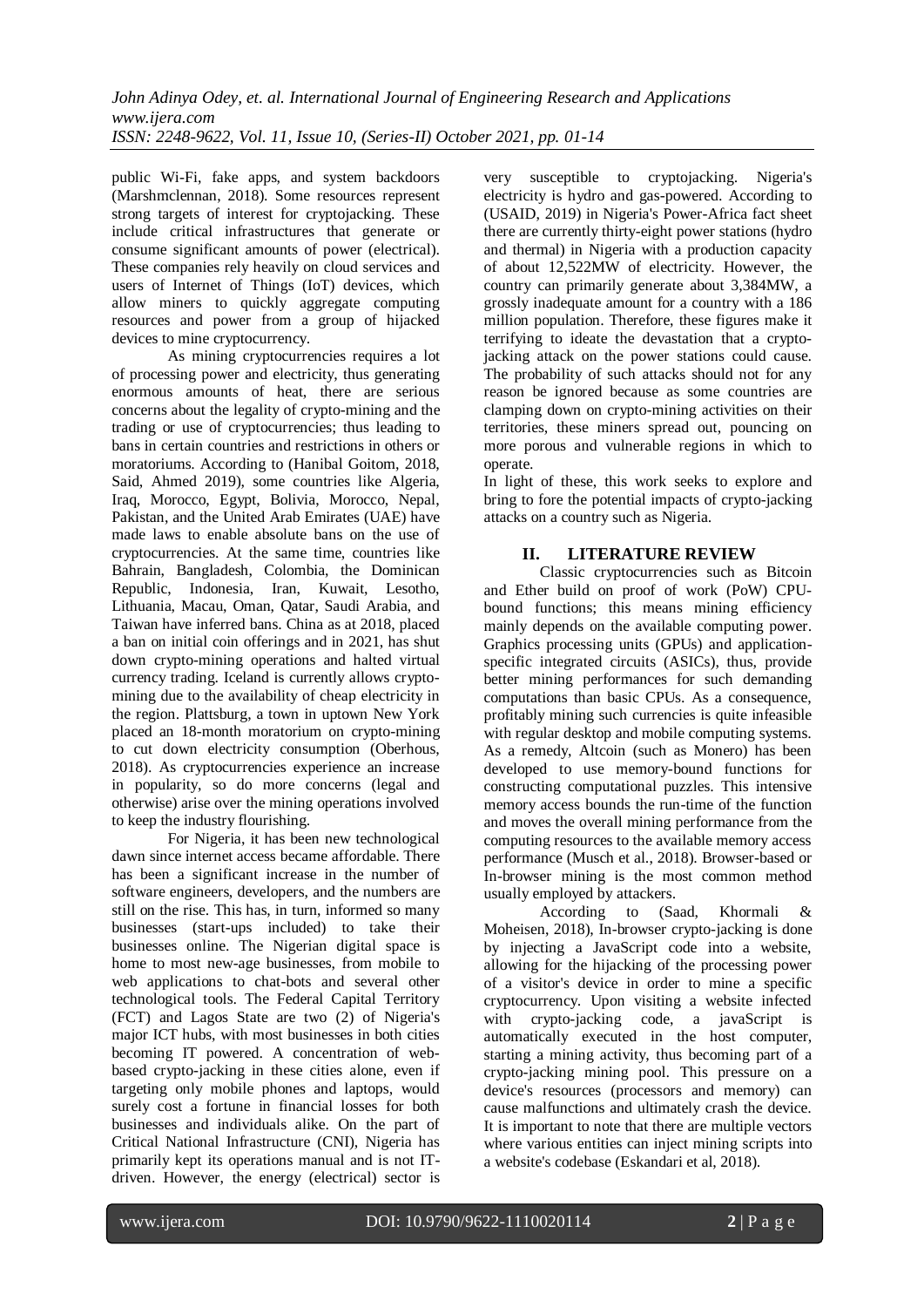Another area of the overwhelming impact of crypto-mining is in energy consumption. As of July 2019, Vincent (2019) reports that Bitcoin consumes more energy than Switzerland's entire nation. (Page, 2018) acknowledges that cryptomining activities consume vast amounts of<br>electricity. solving required computational electricity, solving required computational problems. (Krause, M.J., Tolaymat, T, 2018) observed that energy costs of four cryptocurrencies (Bitcoin, Ethereum, Monero, and Litecoin) for 30 months were responsible for 3-15 million tonnes of CO2 emissions. (Mora et al., 2018) warned that Bitcoin could single-handedly drive two degrees Celsius of global warming within the next three decades due to carbon dioxide emissions related to its energy consumption. In May of 2018, Plattsburg residents voted to place an 18-month moratorium on all crypto--mining activities in the area because in January and February of that year, the city went over its cheap power quota for the period due to a cold winter and, the city blames it also on cryptocurrency activities within the area (Oberhous, 2018). Instances such as these are becoming rampant across several towns in the USA and other countries, thus begging the question of serious legislation concerning crypto-mines.

The effects of crypto-jacking are farreaching tentacles that are also felt none too slightly in enterprise environments. Crypto-jackers are increasingly beginning to bundle miners in exploit kits and other more traditional malware delivery methods away from in-browser mining. Criminals are targeting mobile apps on official app stores like Google Play as a way to broaden their cryptojacking reach. These apps get infected with coinmining malware to build up the number of devices silently mining currency for them. The same method gets applied to conventional banking Trojans and other malware. When these kinds of attacks are thus carried out at scale against an enterprise's whole collection of endpoint assets, the performance impact will add up quickly (Chickowski, 2018).

Cryptojacked machines also attempt to infect neighboring machines, generating large amounts of traffic that can overload victim computer networks. (Eitzman et al., 2018) also noted that in the case of operational technology (OT) networks, the consequences could be a lot more severe. Supervisory Control and Data Acquisition/Industrial Control Systems (SCADA/ICS) environments rely on low-bandwidth hardware and networks as even the slightest increase in CPU load, or the network could leave critical infrastructures unresponsive, impeding operators from interacting with the controlled process in real-time.

Cloud infrastructures are not left out of the crypto-jacking rampage either. Sheridan (2018) states that attackers now have unprecedented access to high-powered public cloud computing resources as crypto-jacking activities have gone mainstream. Major corporations such as Tesla, Gemalto, and Aviva have unfortunately been caught in this web. She notes that this trend is partly because the bar to enter the world of cryptomining is low, and the payoff is relatively high.

The first-ever reported instance of a cryptojacking attack specifically targeting a nation's critical infrastructure was in 2018, at a water facility in Europe. The incident was found and reported by a security outfit called Radiflow (Radiflow,2018). As at the time of reporting in February 2018, Radiflow had determined that the cryptocurrency mining software was on the water utility's network for approximately three weeks before it was detected. There was also limited evidence to ascertain if the malware had spread from the initial point of infection to other systems on the utility's networks (Kerner, 2018). Interestingly, Radiflow would not name what particular facility had been affected but somewhat ambiguously stated the utility was 'situated in Europe.' This practice of not reporting security incidents is relatively common and significantly impedes advancements in security engineering. For such attacks on Critical National Infrastructure (CNI), one would argue that perhaps the secrecy is due to how central CNI are to a nation's functionality, and as such, it would be unwise to broadcast to the world and, in effect, would-be enemies just how vulnerable to attacks a nation is (Simmons, 2019). In (Stu Sjouwerman, 2019), a survey of professionals using industrial control systems (ICS) and operational technology (OT) finds 90 percent of respondents say their environment has been damaged by at least one cyber-attack for two years, with 62 percent experiencing even more attacks. The people who manage critical systems such as manufacturing plants and transportation almost unanimously stated that they are fighting-off cyber-attacks regularly," (Ponemon Institute, 2018)

It is of great concern that attacks on CNI are becoming more commonplace globally, with China and Russia being fingered as the most likely offenders, especially against the United States of America (Ranger S., 2019). While China presents a persistent cyber-espionage threat and a growing attack threat to US core military and critical infrastructure systems, Russian intelligence and security services continuously target US information systems, as well as the networks of NATO and its allies for technical information, military plans, and insight into US governments' policies (Ranger S., 2019). Interestingly, China, which dominates 70 percent of the world's crypto-mining operations, is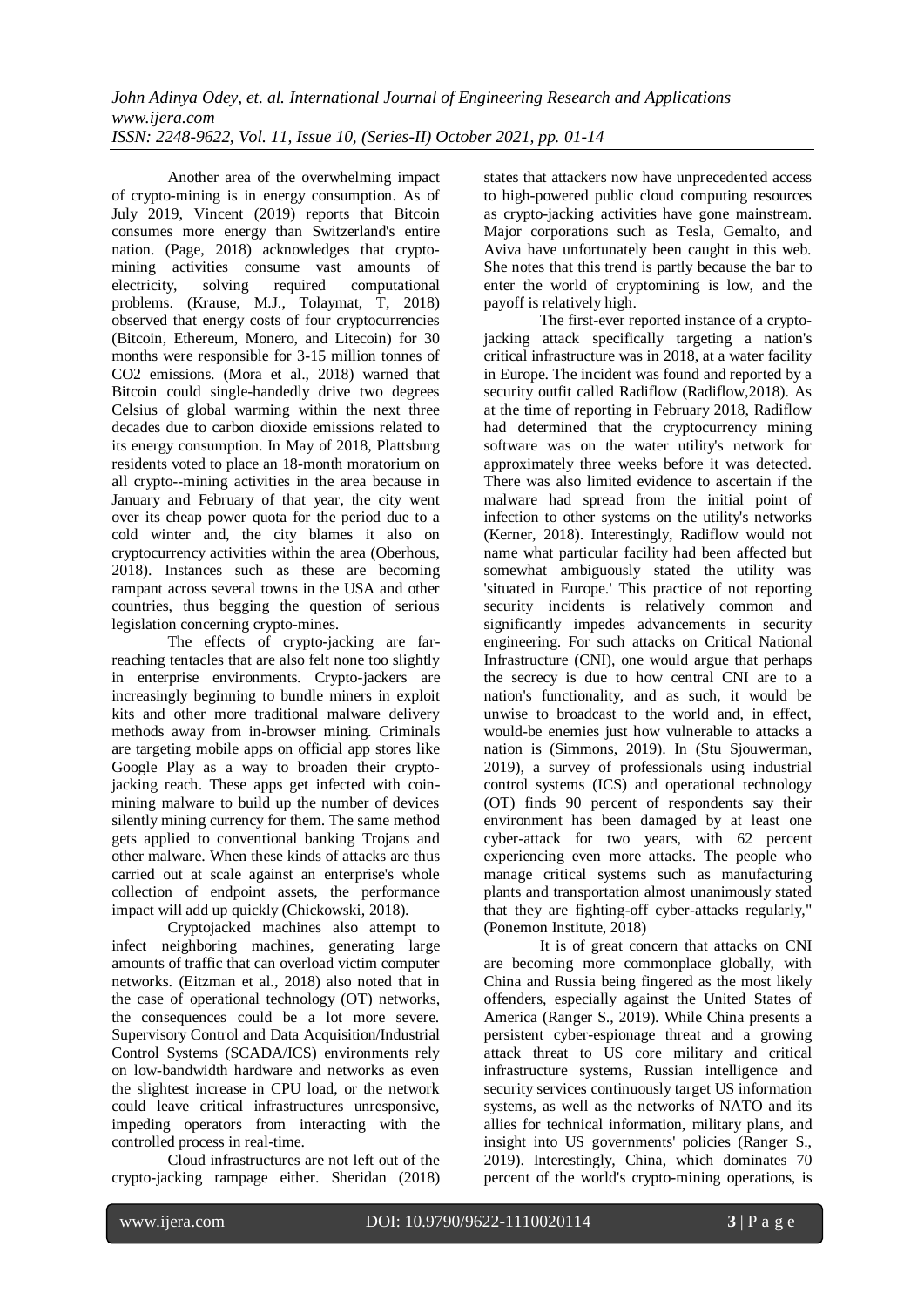also home to the world's largest crypto-mining hub (Huang, 2019).

The WannaCry and NotPetya ransomware (Forrest, C. 2018). attacks of 2017 were eye-openers for the world. Ransomware attacks in 2018 (Fischer, D., 2018) did not have such an impact: however, Davis (2019) states that 70 percent of such attacks targeted small businesses. The same 2018 however, saw the re-branding of ransomware worms to contain crypto-jacking mining scripts (Cardona, 2018) as in an instance, United Kingdom (UK) government computers had been infected with a mining virus through an app that reads websites aloud to the blind.

In Nigeria (Deloitte, 2019) stated that many Nigerian companies and organizations suffered a spate of data breaches and ransomware attacks, which caused the loss of billions of Naira in the year under review, though grossly underreported. The report also stated that many organizations also experienced crypto-jacking because it is a cheaper alternative to ransomware that requires much less technical skills. Sanni (2019) captures the position of the Nigerian government to cryptocurrencies and crypto mining as ambiguous, unlike in countries like Morocco and Algeria. Mordi (2019) noted that Nigeria does not even make the list of Statista's 2017 world's largest consumer losses through cybercrime. This is due to a culture of gross under-reporting of these crimes by both individuals and organizations. Poor cyber security awareness amongst the populace, inadequate professionals to appropriately handle the issues are also factors why Nigerians do not bother reporting these crimes. Given that statistical evidence of cybercrimes in Nigeria is all but non-existent, it would be quite daunting to say for sure whether or not a crime such as crypto-jacking which flies under the radar, leaving barely any traces save for a grossly under-performing device; maybe a crashed one – is actually being carried out.

Another issue worthy of note is Nigeria's epileptic power supply. In 2019, the national grid collapsed six times in the first four months, despite huge investments made in the power sector (Okafor, 2019). As at the time of gathering data for this report, the national grid collapsed yet again on 16th January 2020, plunging the nation into her first blackout of the year; a rather depressing phenomenon as 2019 had seen over ten of such collapses (Wahab B., 2019, Wahab, B., 2020). With the non-investigative approach towards issues usually adopted in the country, it is not yet clear if the collapses result from poor management or cyberattacks on the nation's critical infrastructure. The latter possibility should be a great cause for worry.

#### **III. METHODOLOGY**

A descriptive approach was used. Data from secondary data sources that included web articles, journal publications, national government publications, and national laws were collated, organized, and analyzed. The comparative and qualitative content analysis of texts from policy and strategies documents (ONSA, 2021, CISA, 2019, and JCNSS, 2018.) of the study population consisting of three countries; United States of America (USA), United Kingdom (UK), and Nigeria were done. The R statistical software was used for the implementation to qualify existing and emerging characteristics and concepts that would showcase the impact of cryptojacking on the CNI of each of the sample countries in terms of preparedness and policy robustness. The keyword 'Protection' was matched with such other related words as 'protect', 'security', 'secure', 'preparedness', 'safe', 'restrict', 'safety', 'safeguard' and 'regulate'. A dendrogram was drawn for each country using this data. Also, Text Maps of each country was plotted using scales of 'good' and 'bad' word to show the level of cybersecurity preparedness in the country.

# **IV. RESULTS AND DISCUSSION**

The results are a product of descriptive analysis by qualitatively analysing the security strategies of the sampled countries using the R statistical tool. To achieve this, certain specialized packages were installed in R Studio: *Magrittr, devtools and wordVectors.* wordVectors was particularly necessary to train the program in recognizing the required word patterns. The various libraries of these packages were called prior to commencement of analysis, during which the dendrograms and word maps were plotted accordingly.

## **4.1. COMPARATIVE ANALYSIS**

The results from analyzing the various strategies and policy documents (ONSA, 2021, CISA, 2019, and JCNSS, 2018.) of Nigeria, USA and UK respectively are as shown in the figures below, along with the accompanying discussions for the obtained results.

#### **4.1.1 The Strategies and Policy document of theUnited Kingdom (UK)-***(JCNSS, 2018)*

Figure 4.1 below shows the results from training the program to recognize the text as vectors, and creating the vector model for the key word. It also shows some words in the text observed to have the closest proximity to the key word "Protection".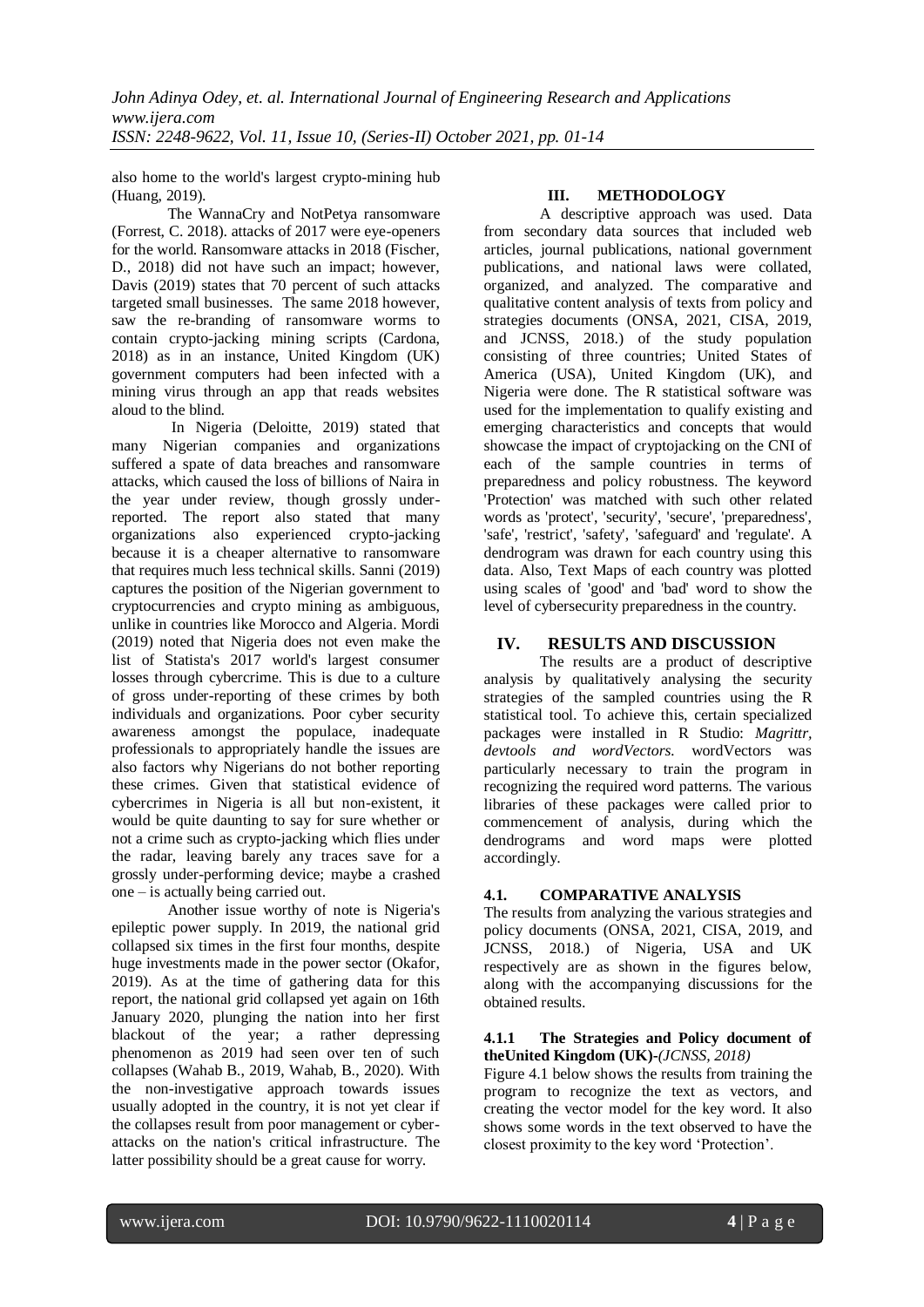|                                      | <b>Activities</b><br>$\bullet$ RStudio $\star$                                                                                                                                                                                                                                                                                                                                      |
|--------------------------------------|-------------------------------------------------------------------------------------------------------------------------------------------------------------------------------------------------------------------------------------------------------------------------------------------------------------------------------------------------------------------------------------|
|                                      | File Edit Code View Plots Session Build Debug<br>. Can car . Li Li car cost on memorian I lill . Addition                                                                                                                                                                                                                                                                           |
|                                      | @ CyberStrategy_UK.R = @ CyberStrategy_US.R = @ CyberStrategy_Nigeria.R =                                                                                                                                                                                                                                                                                                           |
|                                      | $\frac{1}{2}$ $\frac{1}{2}$ $\frac{1}{2}$ $\frac{1}{2}$ $\frac{1}{2}$ $\frac{1}{2}$ $\frac{1}{2}$ $\frac{1}{2}$ $\frac{1}{2}$ $\frac{1}{2}$ $\frac{1}{2}$ $\frac{1}{2}$ $\frac{1}{2}$ $\frac{1}{2}$ $\frac{1}{2}$ $\frac{1}{2}$ $\frac{1}{2}$ $\frac{1}{2}$ $\frac{1}{2}$ $\frac{1}{2}$ $\frac{1}{2}$ $\frac{1}{2}$                                                                 |
| ı<br>a<br>з                          | <b>Library(magrittr)</b><br>library(devtools)<br>Library(wordVectors)                                                                                                                                                                                                                                                                                                               |
| $\mathfrak{a}$<br>$\frac{n}{\alpha}$ | prepare <> train word2vec ("/home/ter/Documents/CyberStrategy/UK.txt",<br>$vectors = 100$ . throads = 1, window = 12)                                                                                                                                                                                                                                                               |
| $\frac{7}{9}$<br>$\alpha$<br>101     | #create a vector model for the word 'protection'<br>preparell"protection"]]                                                                                                                                                                                                                                                                                                         |
| I <sup>I</sup><br>12<br>13           | Wahow words closest in proximity to 'protection'<br>propare tet nearest to(prepare[i"protection"]] tet round(3))                                                                                                                                                                                                                                                                    |
| 13.3                                 | <b>Clop Levelt #</b>                                                                                                                                                                                                                                                                                                                                                                |
| Corresponden                         | Terminal Jobs                                                                                                                                                                                                                                                                                                                                                                       |
| mar de C<br>$\sim$                   | Library(magrittr)<br>$>$ library(devtools)<br>library(wordVectors)<br>propare <- train word2vec ("/home/ter/Documents/CyberStrategy/UK.txt",<br>$vectors = 100$ . Threads = 1, window = 12)<br>Starting training using file /home/ter/Documents/CyberStrategy/UK.txt                                                                                                                |
|                                      | Vocab size: 191<br>Words in train file: 3724<br>Filename ends with .bin, so reading in binary format<br>Reading a word2vec binary file of 191 rows and 100 columns                                                                                                                                                                                                                  |
|                                      | > #create a vector model for the word 'protection'<br>* preparell"protection"ll<br>A VectorSpaceModel object of 1 words and 100 vectors<br>$[1,1]$ $[1,2]$ $[1,3]$ $[1,4]$ $[1,5]$ $[1,6]$<br>[1.] NaN NaN NaN NaN NaN NaN<br>$attr($ ,",cache")                                                                                                                                    |
| $= 7.56 -$<br>NaN<br>×               | <environment: 0x55991d265240=""><br/>= #show words closest in proximity to 'protection'<br/>&gt; prepare %&gt;% nearest to(prepare[["protection"]] %&gt;% round(3))<br/><math>T</math> at<br/>セトロ<br/>to<br/>and<br/><math>\sigma</math>f<br/>in cyber<br/>that<br/>68.<br/>MaN<br/>MaN<br/>NaN<br/>NeW<br/>New<br/>New<br/>Next<br/><b>NG N</b><br/>Mes<sub>N</sub></environment:> |

*Figure 4.1: Creation of Vector Model for the key word.*

Figure 4.2 is a depiction of all the words in the text (JCNSS, 2018) that best describe "Protection" as a concept. It shows a total sample of 50 words.

| <b>R</b> RSzudio<br><b>Activities</b>                                                                                                                                          |                                                                                                                                                                                                                                                                                                                                                                                                                                                                                                                                                                                                                                                                                                                                                                                                                                                                                                                                                                                                                                                                                                                                                                                                                                                                                                                                                                                                                                                                                                                                                                                                                                                                                                                                                                                                                                                                                                                                                                                                                                                                                                                                                                                                                                                                                                                                                                                                   | Tue Jan 28 13 50 41       |  |         |                                                                                 |                          |  |  |
|--------------------------------------------------------------------------------------------------------------------------------------------------------------------------------|---------------------------------------------------------------------------------------------------------------------------------------------------------------------------------------------------------------------------------------------------------------------------------------------------------------------------------------------------------------------------------------------------------------------------------------------------------------------------------------------------------------------------------------------------------------------------------------------------------------------------------------------------------------------------------------------------------------------------------------------------------------------------------------------------------------------------------------------------------------------------------------------------------------------------------------------------------------------------------------------------------------------------------------------------------------------------------------------------------------------------------------------------------------------------------------------------------------------------------------------------------------------------------------------------------------------------------------------------------------------------------------------------------------------------------------------------------------------------------------------------------------------------------------------------------------------------------------------------------------------------------------------------------------------------------------------------------------------------------------------------------------------------------------------------------------------------------------------------------------------------------------------------------------------------------------------------------------------------------------------------------------------------------------------------------------------------------------------------------------------------------------------------------------------------------------------------------------------------------------------------------------------------------------------------------------------------------------------------------------------------------------------------|---------------------------|--|---------|---------------------------------------------------------------------------------|--------------------------|--|--|
|                                                                                                                                                                                |                                                                                                                                                                                                                                                                                                                                                                                                                                                                                                                                                                                                                                                                                                                                                                                                                                                                                                                                                                                                                                                                                                                                                                                                                                                                                                                                                                                                                                                                                                                                                                                                                                                                                                                                                                                                                                                                                                                                                                                                                                                                                                                                                                                                                                                                                                                                                                                                   |                           |  | RSJudio |                                                                                 |                          |  |  |
|                                                                                                                                                                                |                                                                                                                                                                                                                                                                                                                                                                                                                                                                                                                                                                                                                                                                                                                                                                                                                                                                                                                                                                                                                                                                                                                                                                                                                                                                                                                                                                                                                                                                                                                                                                                                                                                                                                                                                                                                                                                                                                                                                                                                                                                                                                                                                                                                                                                                                                                                                                                                   |                           |  |         |                                                                                 |                          |  |  |
|                                                                                                                                                                                |                                                                                                                                                                                                                                                                                                                                                                                                                                                                                                                                                                                                                                                                                                                                                                                                                                                                                                                                                                                                                                                                                                                                                                                                                                                                                                                                                                                                                                                                                                                                                                                                                                                                                                                                                                                                                                                                                                                                                                                                                                                                                                                                                                                                                                                                                                                                                                                                   |                           |  |         |                                                                                 |                          |  |  |
| 12                                                                                                                                                                             | File Edit Code View Plots Session Build Debug Profile Tools Help<br>. The content of the content of the content of the content of the content of the content of the content of the<br>0 : CyberStrategy UKR = 0 : CyberStrategy USR = 0 : 0 : CyberStrategy Nigeria R =<br><b>CLU Library in Line Little After Little</b><br>prepare toll hearest to prepare ( "protection" ) (un round(3))<br>13<br>#create/wether/that finds sends closed to serms that describe 'protection' et a senoupl<br>protection words <> prepare \>\ meanest_to(prepare({c)^protect", "security", "secure", "preparamenan", "restrict", "nafety", "safety", "safequand", "requiate"({), S#) \>\ mames<br>Filton The Wirds<br>sample:protection_words, 30)<br>Plans Mo Bonkerton<br>18:29 The Levell 1<br>Terrestead : jobs :<br>Tel: 40<br>A Lawrent Studenters Low Links<br>> library(wordWectors)<br>» prepare «- train wardzyec i"/home/ter/Bocuments/CyberStrategy/UK.txt", "<br>vectors = 100, threads = 1, window = 12)<br>Starting training using file /Aome/ter/Documents/CyberStrategy/UN.txt<br>Filonsee wode with .bin, so reading in hinary format<br>Reading a word2ver binary file of 191 rows and 188 columns<br>* Acreate a vector model for the word 'protection'<br>A VectorSpaceModel object of 1 words and 100 vectors<br>1,31 1.21 1,31 1,41 1,51 1,61<br>> #show words closest in proximity to "production"<br>> prepare tot measunt to(prepare) ["protection"]] tot round(3))<br>for that<br>8747<br>af -<br>to cyber<br>39.<br>m.<br>Note:<br>Nobi Nati Nati Nati Nati<br><b>NoN</b><br>M <sub>5M</sub><br>NOTE.<br>= #create vector that finds words closest to words that describe 'protection' as a concept<br>» protection words «- prepare N=N amarest_to(prepare[[c("protect", "security", "secure", "preparedaess", "mafe", "restrict", "safety", "safequard", "requiate")]], 50) N=N names{}<br>"might"<br>"spare"<br>"Authorities"<br>"what"<br>"Cuber"<br>"hat".<br>"management"<br>"national"<br>"resilience"<br>"private"<br>"both"<br><b>TUR'S*</b><br>"board"<br>"Competent"<br>"into"<br>"would"<br>"responsibility"<br>"insurance"<br>TWOST.<br>"improve"<br>"security"<br>1,461<br>"companies"<br>"gart"<br>"risk"<br>"to"<br>"desure"<br>"boards"<br>"do"<br>"esperitur"<br>"Long"<br>"retevant"<br>"technical"<br>"mare"<br>"risks".<br>"whatther"<br>"interests"<br>"that" | 880<br>what he adopted in |  |         |                                                                                 |                          |  |  |
| 14<br>15<br>96<br>2.7.<br>18<br>15                                                                                                                                             |                                                                                                                                                                                                                                                                                                                                                                                                                                                                                                                                                                                                                                                                                                                                                                                                                                                                                                                                                                                                                                                                                                                                                                                                                                                                                                                                                                                                                                                                                                                                                                                                                                                                                                                                                                                                                                                                                                                                                                                                                                                                                                                                                                                                                                                                                                                                                                                                   |                           |  |         |                                                                                 |                          |  |  |
| 20 <sub>1</sub>                                                                                                                                                                |                                                                                                                                                                                                                                                                                                                                                                                                                                                                                                                                                                                                                                                                                                                                                                                                                                                                                                                                                                                                                                                                                                                                                                                                                                                                                                                                                                                                                                                                                                                                                                                                                                                                                                                                                                                                                                                                                                                                                                                                                                                                                                                                                                                                                                                                                                                                                                                                   |                           |  |         |                                                                                 |                          |  |  |
| Console                                                                                                                                                                        |                                                                                                                                                                                                                                                                                                                                                                                                                                                                                                                                                                                                                                                                                                                                                                                                                                                                                                                                                                                                                                                                                                                                                                                                                                                                                                                                                                                                                                                                                                                                                                                                                                                                                                                                                                                                                                                                                                                                                                                                                                                                                                                                                                                                                                                                                                                                                                                                   |                           |  |         |                                                                                 | B. Scylett 1<br>$m \Box$ |  |  |
| Vocab aire: 191<br>Words im train file: 3724<br>٠<br>> prepare[["protection"]]<br>[1.] Nati Nolly Nati Nolly Nati Nolly<br>attri,".cache")<br>«Environment: 8x555916265248»    |                                                                                                                                                                                                                                                                                                                                                                                                                                                                                                                                                                                                                                                                                                                                                                                                                                                                                                                                                                                                                                                                                                                                                                                                                                                                                                                                                                                                                                                                                                                                                                                                                                                                                                                                                                                                                                                                                                                                                                                                                                                                                                                                                                                                                                                                                                                                                                                                   |                           |  |         |                                                                                 |                          |  |  |
| $4/32$ the<br><b>BANK</b>                                                                                                                                                      |                                                                                                                                                                                                                                                                                                                                                                                                                                                                                                                                                                                                                                                                                                                                                                                                                                                                                                                                                                                                                                                                                                                                                                                                                                                                                                                                                                                                                                                                                                                                                                                                                                                                                                                                                                                                                                                                                                                                                                                                                                                                                                                                                                                                                                                                                                                                                                                                   |                           |  |         |                                                                                 |                          |  |  |
| > Pahow the words<br>> sample{protection words, 50)<br>191<br>E171<br>[25]<br>$[33]$ $-2010$ <sup>*</sup><br>[41] "ensuring"<br>[49] "resulted"<br>"evidence"<br>$\rightarrow$ |                                                                                                                                                                                                                                                                                                                                                                                                                                                                                                                                                                                                                                                                                                                                                                                                                                                                                                                                                                                                                                                                                                                                                                                                                                                                                                                                                                                                                                                                                                                                                                                                                                                                                                                                                                                                                                                                                                                                                                                                                                                                                                                                                                                                                                                                                                                                                                                                   | "resilience."             |  | "This"  | "CNE."<br>"regulation"<br>"understand"<br>"assessing"<br>76188.7<br>"reporting" |                          |  |  |

*Figure 4.2: Sample of words that best describe the concept of 'Protection'*

www.ijera.com DOI: 10.9790/9622-1110020114 **5** | P a g e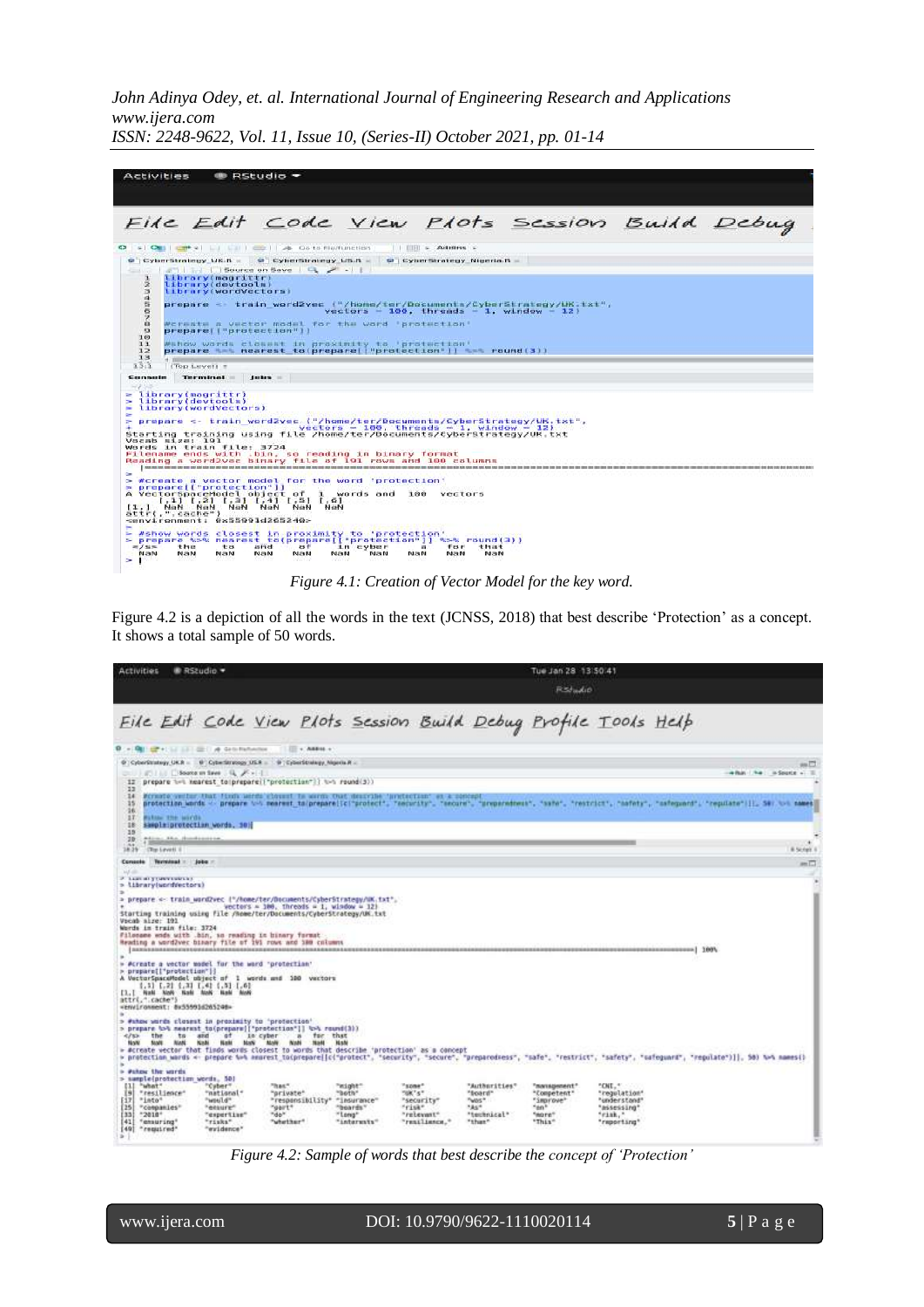*John Adinya Odey, et. al. International Journal of Engineering Research and Applications www.ijera.com*



*ISSN: 2248-9622, Vol. 11, Issue 10, (Series-II) October 2021, pp. 01-14*

*Figure 4.3: Cluster dendrogram of 50 words closest to a protection vector in JCNSS, 2018* 

Figure 4.3 shows the dendrogram as plotted using the fifty words of concept description. It is important to note the relationships between "required", "security", "resilience" and "responsibility". This implies that to ensure CNI **security** and **resilience** in CNI infrastructures and possibly policies, the **responsibility** needs to be taken up and seriously. Other interesting word clusters pertaining to CNI protection are "competent",

regulation' and 'authorities', as well as 'assessing', 'risk' and 'management'.

Finally, Figure 4.4 is the word map for important connotations in the analyzed text. It shows that "reporting" cybercrime incidences, "competence", "insurance" and other such words in the *good\_score* region of the map are very key and important concepts in the protection of UK"s CNI.



*Figure 4.4: Word Map of positive and negative connotations in the reviewed text*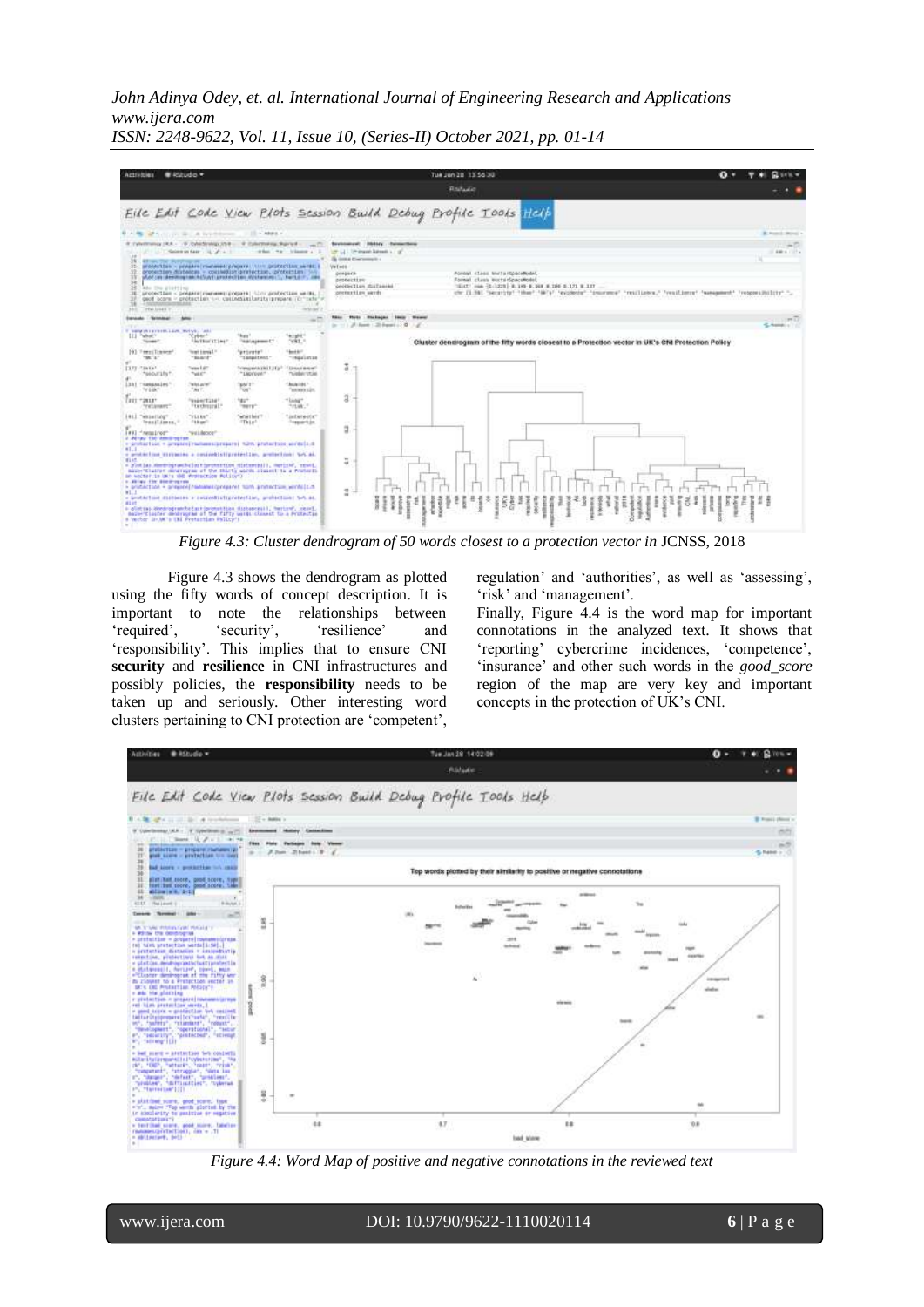**4.1.2 The Strategies and Policy document of the United States of America(USA)** -*CISA, 2019*

Figure 4.5 shows, results from training the program to recognize the text as vectors, and creating the vector model for the key word.

| Activities<br><b>B. RStudio +</b>                                                                                                                                                                                                                                                                                                                                                                                                                                                                                                                                                                                                                                                                        | Tue Jan 28 14:07:20<br>RSHudd0              |
|----------------------------------------------------------------------------------------------------------------------------------------------------------------------------------------------------------------------------------------------------------------------------------------------------------------------------------------------------------------------------------------------------------------------------------------------------------------------------------------------------------------------------------------------------------------------------------------------------------------------------------------------------------------------------------------------------------|---------------------------------------------|
| File Edit Code View Plots Session Build Debug Profile Tools Help                                                                                                                                                                                                                                                                                                                                                                                                                                                                                                                                                                                                                                         |                                             |
| . Aldres a<br>O . O . T . Sill C . A forstanded                                                                                                                                                                                                                                                                                                                                                                                                                                                                                                                                                                                                                                                          |                                             |
| 9 : Cybertmategy /JK# / 9 : Cybertmutegy J/A / / 9 : Cybertmwtegy Nigeria.H /<br>Severant Save   U <sub>nd</sub> P +  <br>Library(magrIllF)<br>Library(devtoots)<br><i><u><b>IshranyrasedVectors</b></u></i><br>5<br>prepare - train wondzwec ("/hyme/ter/BocsmeOts/Cyberstrategy/US.txt",<br>ĸ<br>vectors $100$ , threads $1$ , window $-121$<br>z.<br>舎<br>Acrosta a vector model for the word "protection"<br>э<br>prepare: "protection"    <br>10<br>Withour payment charact in newsleting to incorportion:<br>11<br>77<br>Clina Lewell A<br>5.24                                                                                                                                                    | eЮ<br>- But 1.4 + Source - 1<br>B. Script 2 |
| Terminal bone<br>Connols<br>$-1$<br>> Library(eaorittr)<br>> library(devtools)<br>- Library (wordWectors)<br>> gregarm <- train word2vec ['/home/ter/Documents/CyberStrategy/US.txt", ;<br>vectors = 100, threads = 1, window = 121<br>Starting training using file /home/ter/Documents/CyberStrategy/OS.txt<br>Vocab size: 72<br>Words in train file: 1447<br>Filenme ends with thin, no reading in binary format<br>Reading a wordzync binary file of 72 rows and 100 columns<br>> #create a vector model for the word 'protection'<br>> prepare[["protection"]]<br>A VectorSpaceModel object of 1 words and 180 vectors.<br>$1.31$ $1.21$ $1.31$ $1.41$ $1.51$ $1.61$<br>[1,] NaN NaN NaW NaN NaM NaM | $m\Box$                                     |

*Figure 4.5: Creation of Vector Model for key word*

Figure 4.6 is a depiction of the words in the text both nearest to 'Protection' as is used, and the fifty words closest to same "Protection" as a concept. The relationship between these words is best shown in the dendrogram shown in Figure 4.7.

| <b>ACEIVIEINS</b><br><b>B. RStudio +</b>                                                                                                                                                                                                                                                                    |                                                                                                                           |                                                                                                                                                         |                                                                                                |                                                                                                                                                                                                                                                                                                  |                                                                                                                         | Tue Jan 28 14:08:32<br><b>D. S. Paulio</b>                                                                               |                                                                          |                                                                                                                                                                  |
|-------------------------------------------------------------------------------------------------------------------------------------------------------------------------------------------------------------------------------------------------------------------------------------------------------------|---------------------------------------------------------------------------------------------------------------------------|---------------------------------------------------------------------------------------------------------------------------------------------------------|------------------------------------------------------------------------------------------------|--------------------------------------------------------------------------------------------------------------------------------------------------------------------------------------------------------------------------------------------------------------------------------------------------|-------------------------------------------------------------------------------------------------------------------------|--------------------------------------------------------------------------------------------------------------------------|--------------------------------------------------------------------------|------------------------------------------------------------------------------------------------------------------------------------------------------------------|
| File Edit Code View Plots Session Build Debug Profile Tools Help                                                                                                                                                                                                                                            |                                                                                                                           |                                                                                                                                                         |                                                                                                |                                                                                                                                                                                                                                                                                                  |                                                                                                                         |                                                                                                                          |                                                                          |                                                                                                                                                                  |
|                                                                                                                                                                                                                                                                                                             | APACALITY BUILD A ALLA Habanna                                                                                            | 1.1. ISSN 10-1-Administrative                                                                                                                           |                                                                                                |                                                                                                                                                                                                                                                                                                  |                                                                                                                         |                                                                                                                          |                                                                          |                                                                                                                                                                  |
| Faberhardscopy, Hill B.  97 Eato-Philodelet County - 97 Eato-Strategy, Majoria B.                                                                                                                                                                                                                           |                                                                                                                           |                                                                                                                                                         |                                                                                                |                                                                                                                                                                                                                                                                                                  |                                                                                                                         |                                                                                                                          |                                                                          |                                                                                                                                                                  |
| 38                                                                                                                                                                                                                                                                                                          | $\label{eq:1} \Omega_{\mathbf{k}} \cdot \mathbf{Z} = 0$                                                                   |                                                                                                                                                         |                                                                                                |                                                                                                                                                                                                                                                                                                  |                                                                                                                         |                                                                                                                          |                                                                          | and Market C. Chap-<br>$    -$                                                                                                                                   |
| 2x<br>53                                                                                                                                                                                                                                                                                                    |                                                                                                                           | globales morroba klassicum (ex monociality wa province-types)<br>propers followed to properly to a required ( "structure is the " ) ] form remand ( ) ; |                                                                                                |                                                                                                                                                                                                                                                                                                  |                                                                                                                         |                                                                                                                          |                                                                          |                                                                                                                                                                  |
| $+8$<br>54                                                                                                                                                                                                                                                                                                  |                                                                                                                           |                                                                                                                                                         | Provide Septem (that Sinks until) (there's ha annie that describe (protection) as a annoual (  |                                                                                                                                                                                                                                                                                                  |                                                                                                                         |                                                                                                                          |                                                                          |                                                                                                                                                                  |
| ks<br>荨                                                                                                                                                                                                                                                                                                     |                                                                                                                           |                                                                                                                                                         |                                                                                                |                                                                                                                                                                                                                                                                                                  |                                                                                                                         |                                                                                                                          |                                                                          | protection werds = prepare to meanst to properation protects. "security", "pecura", "properatess", "sete", "restricts, "setery", "setery", "setery", "security", |
| Millions   Line   advertis<br>ãœ<br><b>NUMBER (STORES ENTIRES)</b>                                                                                                                                                                                                                                          |                                                                                                                           |                                                                                                                                                         |                                                                                                |                                                                                                                                                                                                                                                                                                  |                                                                                                                         |                                                                                                                          |                                                                          |                                                                                                                                                                  |
| 三段)<br>习题                                                                                                                                                                                                                                                                                                   |                                                                                                                           |                                                                                                                                                         |                                                                                                |                                                                                                                                                                                                                                                                                                  |                                                                                                                         |                                                                                                                          |                                                                          |                                                                                                                                                                  |
| <b>ITELE LANGER B</b><br>15.6                                                                                                                                                                                                                                                                               |                                                                                                                           |                                                                                                                                                         |                                                                                                |                                                                                                                                                                                                                                                                                                  |                                                                                                                         |                                                                                                                          |                                                                          | H-Nevada 7                                                                                                                                                       |
| Curiosofo<br><b>Those contributions</b>                                                                                                                                                                                                                                                                     | porkey.                                                                                                                   |                                                                                                                                                         |                                                                                                |                                                                                                                                                                                                                                                                                                  |                                                                                                                         |                                                                                                                          |                                                                          |                                                                                                                                                                  |
| MOVIEL 18 IVALD TIAM: 1447<br>Filenwee ends sith into, so reading in Hinney furees.<br>Reading a wordiner binary file of 72 rows and 100 columns<br>= #create a vector model for the word "protection"<br>preparell'aratection'i<br>A drain-function-content of the second<br>1.31 (.21 1.31 1.41 1.51 1.61 |                                                                                                                           | 1 -words and 1888 vectors.                                                                                                                              |                                                                                                |                                                                                                                                                                                                                                                                                                  |                                                                                                                         |                                                                                                                          |                                                                          | cowermanners [ : 150%                                                                                                                                            |
| EX. 3 Septe Houte Hould Halley House Hould<br>attri, conchety<br>=environment: @x55991e720759=<br>> #show words closest in proximity to "protection"<br>= propare but mearnst totarepare(["protection"]] beh resource:<br>49.676<br>PEUGRA.                                                                 | and<br>Polant                                                                                                             | the most of the Contribution of the par-<br>the<br><b>Pincette</b>                                                                                      | $x + 7$<br><b>NVANT</b>                                                                        | ing the series of short products.<br>to infrastructure<br><b>PEGAR</b><br><b>PEUGER</b>                                                                                                                                                                                                          | <b>STEP</b><br><b>DIE</b><br><b>FEWM</b>                                                                                | <b>1.1.40</b><br><b>Holt</b>                                                                                             | 95000am<br><b>RESERVAS</b><br><b>FEDDA</b>                               | リトロイ<br>that<br><b>FEGAN</b>                                                                                                                                     |
| = #truste.voctor that finds werds closest to words that doorribe 'protection' as a concept<br>> protection words + dramars ton manner to(properalic) restarting "security", "escuration", "properatess", "restrict", "restrict", "safety", "safeguard", "regulat<br>m=331, 582 Set names (3                 |                                                                                                                           |                                                                                                                                                         |                                                                                                |                                                                                                                                                                                                                                                                                                  |                                                                                                                         |                                                                                                                          |                                                                          |                                                                                                                                                                  |
| - exhow the words<br>r samileinraineilen sachla. BBI-<br>$11.1 - 4 + 10.0$<br>"Etakebolders"<br>$-583$<br>$1271 - 81465$<br>253 "may"<br>$331 - 11$<br>411-T15mme <sup>-</sup><br>$(49)$ $\%$ mm <sup>2</sup>                                                                                               | "resiliance"<br>"national"<br>Filters mixed at 15<br>"shouter<br>"aharing"<br>" Friday Friday<br>$m_{\rm Edd} \equiv 1.7$ | <b>CONTRACTOR</b><br>Fort Link<br>margin.<br>でのおよなおはみなす。<br>Mar R.C.<br>下の物があるのあり。<br><b>TANK</b>                                                       | けいしき などうじゃー<br>"public"<br>で細胞の<br>TANBURETY?<br>Financial Film<br>"Infrastructure<br>7.714867 | <b><i>Brand Brand Brand Brand Brand Brand Brand Brand Brand Brand Brand Brand Brand Brand Brand Brand Brand Brand Brand Brand Brand Brand Brand Brand Brand Brand Brand Brand Brand Brand Brand</i></b><br>Fuel 4.P.<br>"Cyber"<br>Two I was Lat ?<br>"Enfrantructure"<br>"sector"<br>で広げまる当成抽象で | (アルス)をステリスト200<br>"security".<br>"Cross-goctor"<br>" growwa vialue o E. "<br>$=$ if the 1 $r$ $+$<br>"State"<br>「手にはあって | "Functions"<br>で当社にもなさまで、<br>"But rungenberg L"<br><b><i>IF THEFT</i></b><br>"information"<br>$T = L \otimes \omega T$ . | <b>HALL</b><br>であれるだ<br>三本板下<br>"NATURING"<br><b>PERMIT</b><br>平安斯式新新美术平 |                                                                                                                                                                  |

*Figure 4.6: Cluster of words that best conceptualize 'Protection' of US CNI*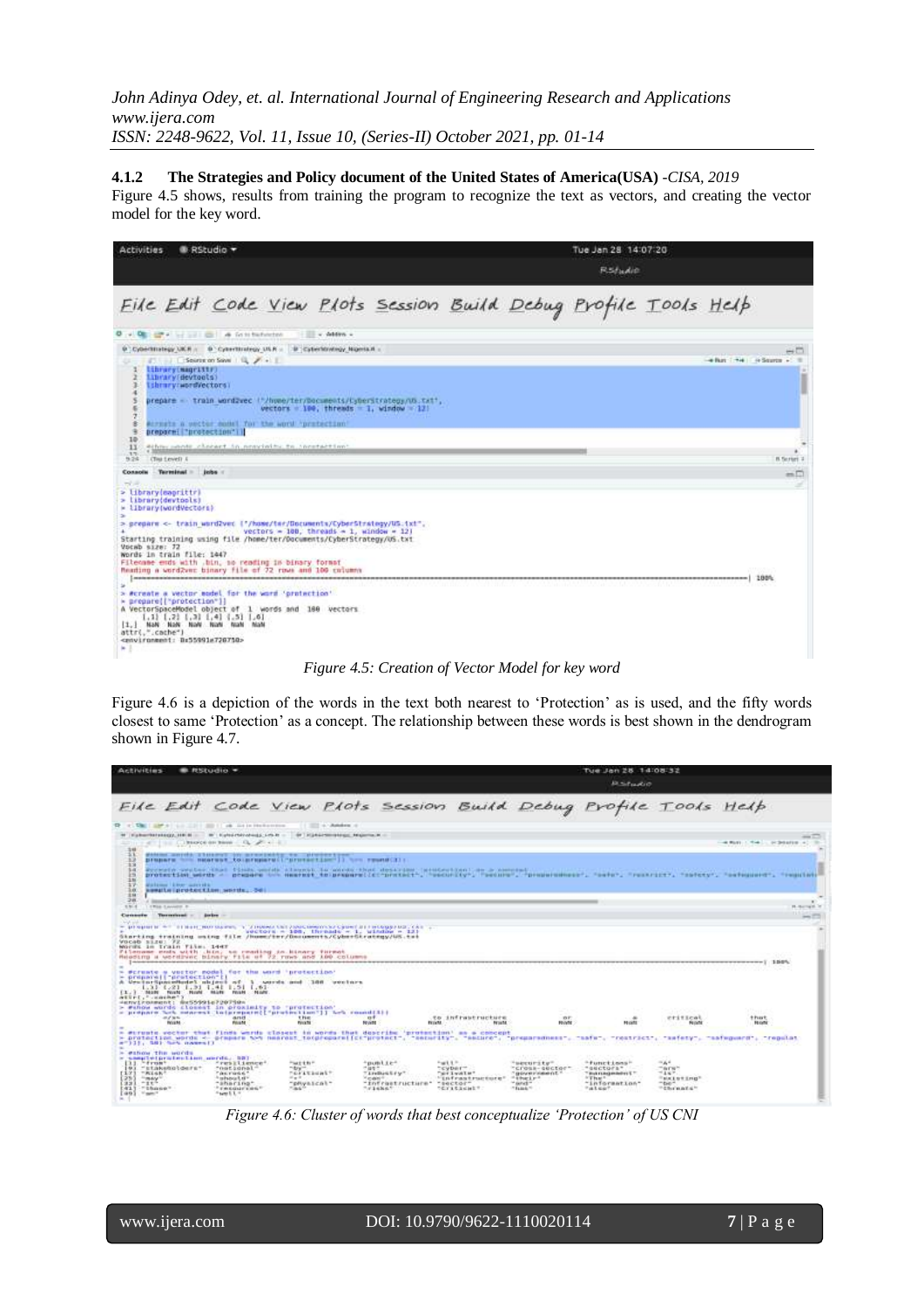Figure 4.7, the plotted dendrogram for the conceptual explanations, shows that information sharing across industries is key to protecting the various CNI in the country. Noteworthy too is that the US recognizes the role of the private sector in CNI protection and resilience as can be seen in the figure; this means it is a job not just left for/to the government.



*Figure 4.7: Dendrogram for cluster of 'Protection' concepts*

Figure 4.8 is the text Word Map. It shows that stakeholders (government & private), the physical aspects of infrastructure (not just the digital) as well as critical information seem to be under constant threat and have a 'bad name', so to speak, in the security and safety of CNI in America.



*Figure 4.8: Word Map of analyzed text with emphasis on CNI protection in America*

## **4.1.3 The Strategies and Policy document of Nigeria** – *(ONSA, 2021)*

The analyses for Nigeria are shown in Figures  $4.9 - 4.13$ . In Figure  $4.9$  as with the last 2 countries, is a representation of the Vector Model.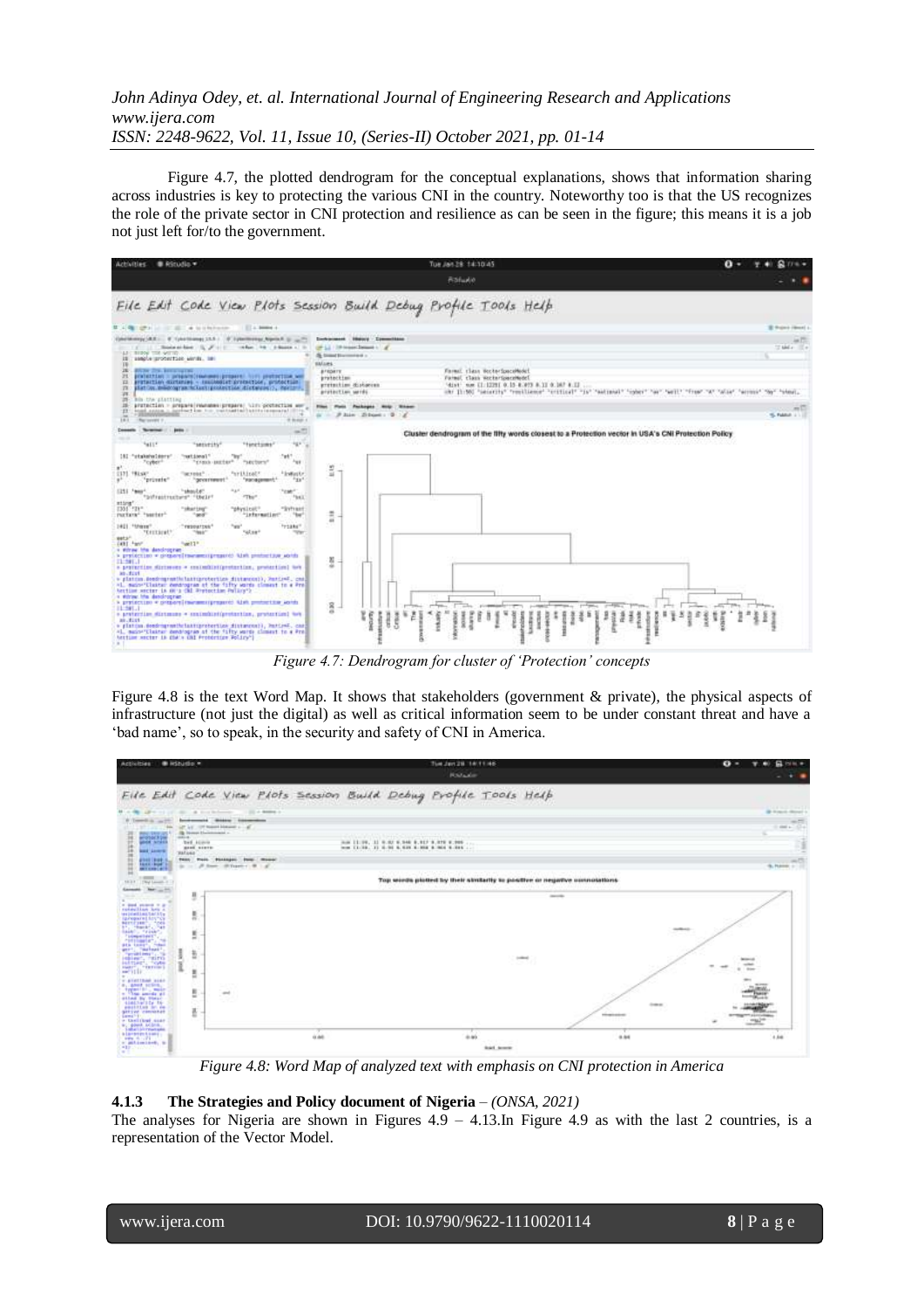| Activities<br><b>B RStudio +</b>                                                                                                                                                                                                                                                                                                                                                                                                                                                                                                                                                                                                                                                                             | Tue Jan 28 14:13:10      |           |
|--------------------------------------------------------------------------------------------------------------------------------------------------------------------------------------------------------------------------------------------------------------------------------------------------------------------------------------------------------------------------------------------------------------------------------------------------------------------------------------------------------------------------------------------------------------------------------------------------------------------------------------------------------------------------------------------------------------|--------------------------|-----------|
|                                                                                                                                                                                                                                                                                                                                                                                                                                                                                                                                                                                                                                                                                                              | RStudio                  |           |
| File Edit Code View Plots Session Build Debug Profile Tools Help                                                                                                                                                                                                                                                                                                                                                                                                                                                                                                                                                                                                                                             |                          |           |
| O - Q C + ii ii ii m + ii s fataratas<br>Address -                                                                                                                                                                                                                                                                                                                                                                                                                                                                                                                                                                                                                                                           |                          |           |
| 9 CyberStrategy, UKR 9 CyberStrategy USR 9 CyberStrategy Ntarris.R .:<br>Search Contract on Seve   C. F +  <br><b>Library Magnitty</b><br><b>Ilbrary devtools!</b><br>Library (wardWestors)<br>prepare - train wordzwac ("/home/tor/Documents/CaburStrategy/Miseria.txt",<br>$vectors = 100$ , throads = 1, window = 12<br>Private a vector mudel for the word "protection"                                                                                                                                                                                                                                                                                                                                  | allon   he   in Source + |           |
| prepare     "protection"    <br>10<br>$-41$<br><b>Chelevel I</b><br>9.24                                                                                                                                                                                                                                                                                                                                                                                                                                                                                                                                                                                                                                     |                          | R Scrat 2 |
| Consule: Turnsirusi : jobs :<br><b>INCID</b><br>> library(magrittr)<br>- libraryidevtools)                                                                                                                                                                                                                                                                                                                                                                                                                                                                                                                                                                                                                   |                          | $mn \Box$ |
| > library[wornVectors]<br>$\rightarrow$<br>> pruparm <- train word2vec {'/home/ter/Documents/CyberStrategy/Nigeria.txt',<br>vectors = 100, throads = 1, window = 12)<br>Starting training using file /home/ter/Documents/CyberStrategy/Migeria.txt<br>Vocab size: 24<br>Words in train file: 362<br>Filemame ends with .bis, so reading in hinary Termat<br>Reading a word2vec binary file of 24 rows and 100 columns<br><b>Experiences</b> and significant<br>×.<br>> #create a vector model for the word 'protection'<br>> prepare[["protection"]]<br>A VectorSpaceModel object of 1 words and 180 vectors<br>1.11 1.21 1.31 1.41 1.51 1.61<br>[1,] Nati half Half Half Halt Half<br>aftri,".cacha")<br>÷1 |                          |           |

#### *Figure 4.9: Creation of Vector Model for key word*

In Figure 4.10 is where it gets interesting. The UK and USA were each analyzed with a 50-word cluster, drawn from words that best conceptualized the theory of "Protection" of CNI as is insinuated in the strategy document. Nigeria however, could not meet the 50-word mark in all the analyzed text.

| <b>Activities</b><br><b>B</b> RStudio                                                                                                                                                                                                                                                                                                                                                                                                                                                                                                                                                                                                                                                                                                                                                            | Tue Jan 28 14/21/56<br>Ratudio |
|--------------------------------------------------------------------------------------------------------------------------------------------------------------------------------------------------------------------------------------------------------------------------------------------------------------------------------------------------------------------------------------------------------------------------------------------------------------------------------------------------------------------------------------------------------------------------------------------------------------------------------------------------------------------------------------------------------------------------------------------------------------------------------------------------|--------------------------------|
| File Edit Code View Plots Session Build Debug Profile Tool.                                                                                                                                                                                                                                                                                                                                                                                                                                                                                                                                                                                                                                                                                                                                      |                                |
| E + CEIT OF + 1 LL LLI - ELI - ELI - A CALIFORNIA - 1   IL - ADDITE                                                                                                                                                                                                                                                                                                                                                                                                                                                                                                                                                                                                                                                                                                                              |                                |
| @ CyberStrategy USR : @ CyberStrategy UKR : @ CyberStrategy Nigeria.R :<br>Seurce on Seve   N. / - 1<br>3.337                                                                                                                                                                                                                                                                                                                                                                                                                                                                                                                                                                                                                                                                                    | <b>SHEET</b>                   |
| 12<br>#show wands closest in proximity fourwrate(time)<br>12<br>prepare has nearest to prepare! "protection"   550 round 37)<br>13<br>14<br>#crowle vector that finds words closest to words that westribe 'protection' as a concept<br>15<br>protection words < prepare \>\ nearest to(preparelici"protect", "security", "secura", "preparedness", "safe", "rautrict", "s<br>16<br>17<br>PSTON THE NOTER CONSUMERS<br>IB.<br>sample protection words, 30 M<br>IG.<br>20<br>#draw the dendrogram<br>21<br>- I TOp Lavest 2 T<br>10,29                                                                                                                                                                                                                                                            | it Script t                    |
| Consale Terminal Julis                                                                                                                                                                                                                                                                                                                                                                                                                                                                                                                                                                                                                                                                                                                                                                           | - 1                            |
| $-100$<br>= #show words closest in proximity to 'protection'<br>> propare two nearest to(prepare[]"protection"]] two round(3))<br>Error in prepare los nearest to(prepare) "protection"   hot round(3)) ;<br>could not find function "Sol"<br>> #create vector that finds words closest to words that describe 'protection' as a concept<br>> protection words <- prepare N>% nearest to(prepare[[cl*protect*, "security", "secure*, "preparedness", "safe", "restrict*, "safet<br>y", "safeguard", "regulate")]], 50) New names().<br>Error in prepare tot nearest to(prepare) [cf protect", "security", "securit", :<br>could not find function "ask"<br>> #show the words<br>> sample(protection words, 58)<br>Error in sample(protection words, 50) :<br>object 'protection words' not found |                                |

*Figure 4.10: Insufficient connotations for 50-word count in conceptualizing 'Protection'*

Figure 4.11 was where the word count was scaled down from 50 to 20. The program could then be run at the 20-word count. This means in all the analyzed text, only 20 words could connote protection of CNI in Nigeria as closely as possible.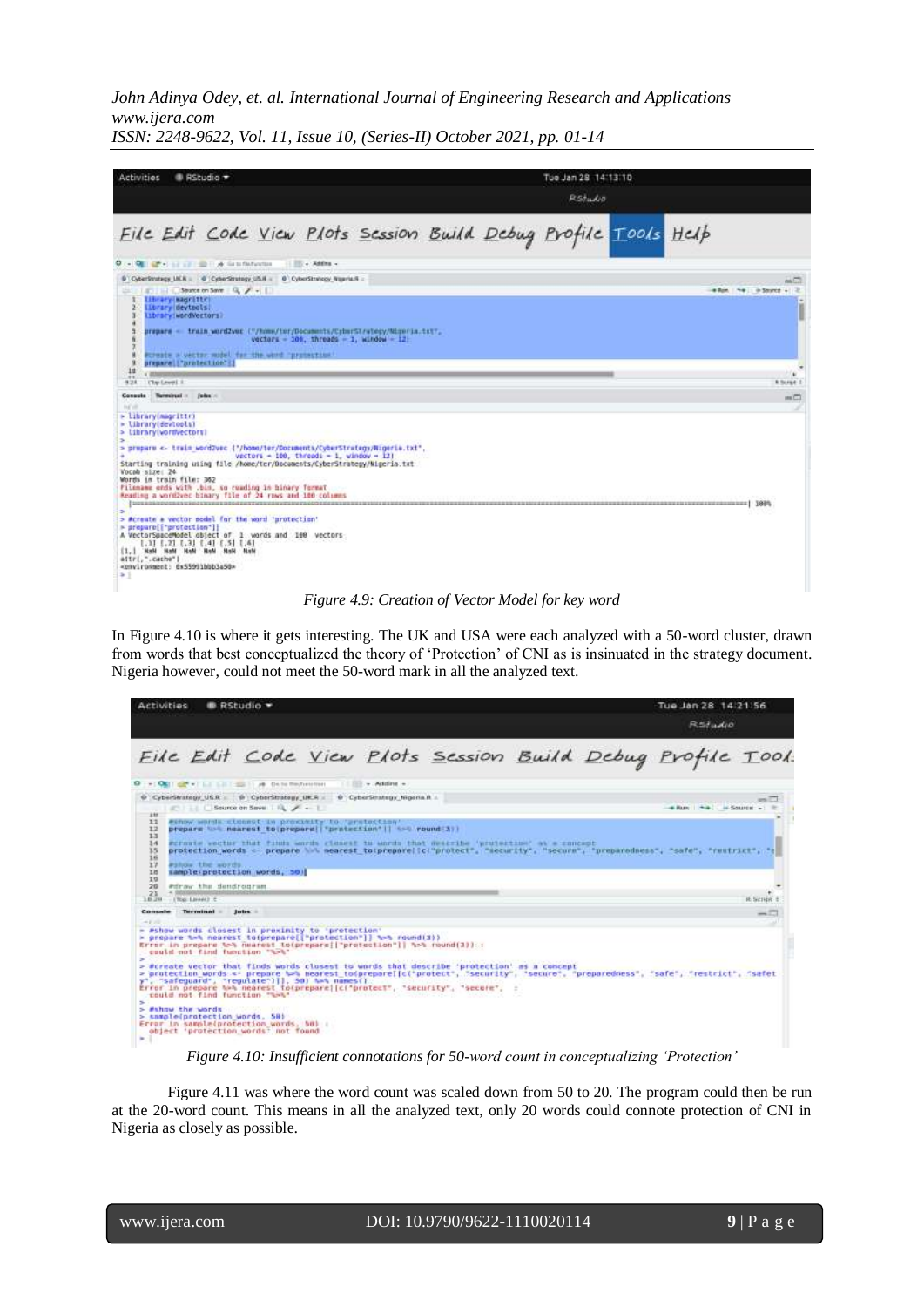*John Adinya Odey, et. al. International Journal of Engineering Research and Applications www.ijera.com*

| ISSN: 2248-9622, Vol. 11, Issue 10, (Series-II) October 2021, pp. 01-14 |  |  |  |  |  |  |
|-------------------------------------------------------------------------|--|--|--|--|--|--|
|-------------------------------------------------------------------------|--|--|--|--|--|--|

| Activities                                               | <b>Ritudio -</b>                                |                                                                                                                   |                        |                 |                        | Tue Jan 25 14/23/59                 |  |                                                                                                                                                                                                                                |
|----------------------------------------------------------|-------------------------------------------------|-------------------------------------------------------------------------------------------------------------------|------------------------|-----------------|------------------------|-------------------------------------|--|--------------------------------------------------------------------------------------------------------------------------------------------------------------------------------------------------------------------------------|
|                                                          |                                                 |                                                                                                                   |                        |                 |                        | <b>FLSfockid</b>                    |  |                                                                                                                                                                                                                                |
|                                                          |                                                 | Eile Edit Code View Plots Session Build Debug Profile Tools Help                                                  |                        |                 |                        |                                     |  |                                                                                                                                                                                                                                |
| D . s. Oh . of a . is all . on . A Gandelsman            |                                                 | 11 Italy of children in                                                                                           |                        |                 |                        |                                     |  |                                                                                                                                                                                                                                |
|                                                          | and a simple between the factor of the price of | CybeltStratopy US # : #   CyberStratopy UK # : #   EyberStratopy Migiolia #                                       |                        |                 |                        |                                     |  | $***11$<br>when he is been at                                                                                                                                                                                                  |
| 32                                                       |                                                 | 11 Fakus weeds rinaged in attackedig in garagetime<br>prepare but heavest taiprepare("protection")] but found(3)) |                        |                 |                        |                                     |  |                                                                                                                                                                                                                                |
| 13                                                       |                                                 |                                                                                                                   |                        |                 |                        |                                     |  |                                                                                                                                                                                                                                |
| 34<br>15                                                 |                                                 | #SPANTH Vector that finds works (innest to words that describe rerotaction) on a resumer.                         |                        |                 |                        |                                     |  | protection words - prepare to searest to proposeticity protect"; "security", "security", "security", "sale", "sale", "security"; "sale", "salesty"; "salesty", "salesty", "salesty", "salesty", "salesty", "salesty", "salesty |
| 16<br>17<br>SUMMERS CARD NUMBER                          |                                                 |                                                                                                                   |                        |                 |                        |                                     |  |                                                                                                                                                                                                                                |
| 26.<br>$-44$                                             | <b>Summits decorate that are considered</b>     |                                                                                                                   |                        |                 |                        |                                     |  |                                                                                                                                                                                                                                |
| <b>Clay Level T</b><br>18.28                             |                                                 |                                                                                                                   |                        |                 |                        |                                     |  | R. Boxes L.                                                                                                                                                                                                                    |
| Terrebeck  juice<br>Cornale<br><b>CAN AR</b>             |                                                 |                                                                                                                   |                        |                 |                        |                                     |  | $m + 1$                                                                                                                                                                                                                        |
| of Cass set pulsear a nor p                              |                                                 |                                                                                                                   |                        |                 |                        |                                     |  |                                                                                                                                                                                                                                |
| * Library(devicels)<br>Lunding required package: usettis |                                                 |                                                                                                                   |                        |                 |                        |                                     |  |                                                                                                                                                                                                                                |
| = ilbrareleardVectors)                                   |                                                 |                                                                                                                   |                        |                 |                        |                                     |  |                                                                                                                                                                                                                                |
|                                                          |                                                 | > prepare <- train wondows: ("/home/ter/Bocuments/CyberStrategy/MigerLE.tst", .                                   |                        |                 |                        |                                     |  |                                                                                                                                                                                                                                |
|                                                          |                                                 | $vector = 100$ . Through = 1, window = 121                                                                        |                        |                 |                        |                                     |  |                                                                                                                                                                                                                                |
| Vocas size: 24                                           |                                                 | Starting training using file /bome/taryDocumeets/CyberStrategy/Wigeria.txt                                        |                        |                 |                        |                                     |  |                                                                                                                                                                                                                                |
| Words in train file: 362                                 |                                                 |                                                                                                                   |                        |                 |                        |                                     |  |                                                                                                                                                                                                                                |
|                                                          |                                                 | Fileseme ends with him, as reading in himsey formet<br>Reading a wordZysc sinary file of 24 rous and 106 columns. |                        |                 |                        |                                     |  |                                                                                                                                                                                                                                |
|                                                          |                                                 |                                                                                                                   |                        |                 |                        | ABS:   concessorates and concess    |  |                                                                                                                                                                                                                                |
| > #create a vector model for the word 'protection'       |                                                 |                                                                                                                   |                        |                 |                        |                                     |  |                                                                                                                                                                                                                                |
| > preparelimprotection"31                                |                                                 | A VectorSpaceModel object of 1 words and 100 vectors                                                              |                        |                 |                        |                                     |  |                                                                                                                                                                                                                                |
|                                                          | $[0,1]$ $[0,1]$ $[0,1]$ $[0,1]$ $[0,1]$ $[0,1]$ |                                                                                                                   |                        |                 |                        |                                     |  |                                                                                                                                                                                                                                |
| 13.1 Nov Nati Nov Nati Nati Nati<br>attrict.comeri       |                                                 |                                                                                                                   |                        |                 |                        |                                     |  |                                                                                                                                                                                                                                |
|                                                          |                                                 |                                                                                                                   |                        |                 |                        |                                     |  |                                                                                                                                                                                                                                |
| = #show wards closest in proximity to "protection"       |                                                 | > prepare hos nearest technologicall'profestion'll hos round(3))                                                  |                        |                 |                        |                                     |  |                                                                                                                                                                                                                                |
| $-1/5$                                                   | and                                             | -Title                                                                                                            | EFel                   | 10 <sup>2</sup> | $\sim$                 | trillcal infrastructure             |  |                                                                                                                                                                                                                                |
| <b>Ruski</b><br>86                                       | <b>read</b><br>$W_0^*$ 11                       | <b>Note</b>                                                                                                       | North                  | <b>Roofs</b>    | Month                  | New York Controller<br><b>15 MV</b> |  |                                                                                                                                                                                                                                |
| <b>TEAM</b>                                              | <b>Wald</b>                                     |                                                                                                                   |                        |                 |                        |                                     |  |                                                                                                                                                                                                                                |
| $\Gamma$ 3.                                              |                                                 | a screate vector that finds words closes! to words that describe 'profection' as a concept                        |                        |                 |                        |                                     |  | > protection words <- prepare S>9 meanint to(proporal(c)"protect", "escurity", "escurity", "preparamenas", "anda", "restrict", "andaty", "andapusa", "repulate"))), 20) S>9 means                                              |
|                                                          |                                                 |                                                                                                                   |                        |                 |                        |                                     |  |                                                                                                                                                                                                                                |
| a shings the words.<br>a sample(protection words, 20)    | contact and complete                            |                                                                                                                   |                        |                 |                        |                                     |  |                                                                                                                                                                                                                                |
| [1] "critical"                                           | $n_{B}$                                         | "isfractracture" "in"                                                                                             |                        | $-44$           | 95/85                  | $-4111 +$                           |  |                                                                                                                                                                                                                                |
| $[01 - 147]$<br>$[35]$ "owners"                          | 7.47<br>"an"                                    | "and"<br>"far"                                                                                                    | "Government"<br>"that" | nate.<br>"the"  | "operators"<br>$Ta2$ . | "partnership"                       |  |                                                                                                                                                                                                                                |
| $-1$                                                     |                                                 |                                                                                                                   |                        |                 |                        |                                     |  |                                                                                                                                                                                                                                |

*Figure 4.11: Accepted 20-word cluster of connotations for 'Protection'*

Figure 4.12 is the plotted dendrogram for the word clusters identified in Nigeria's strategy document as regards CNI protection.



*Figure 4.12: Dendrogram of identified word clusters for 'Protection' of Nigeria's CNI*

In Figure 4.13 the Word Map of the textual analyses, is an all-empty field.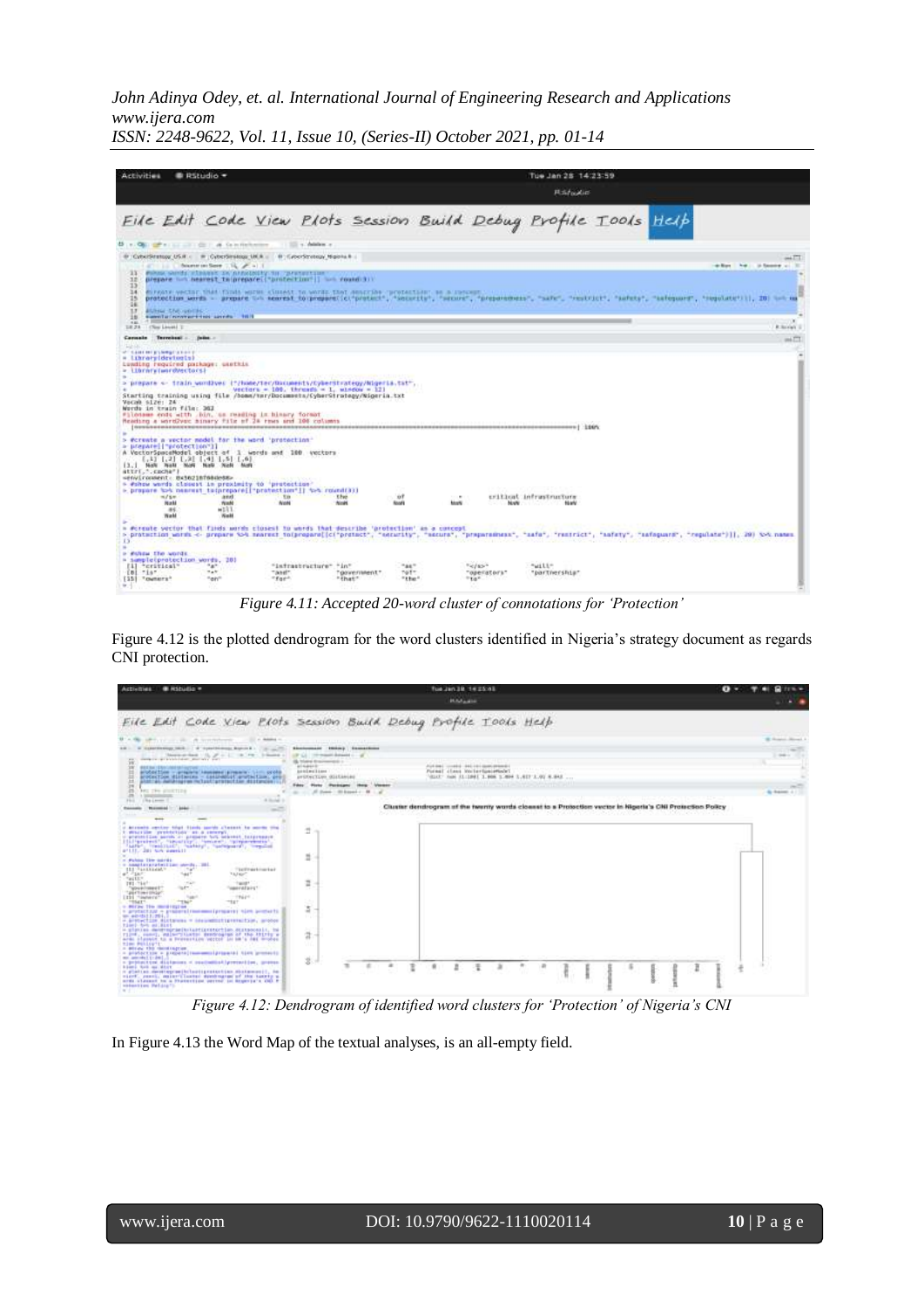*John Adinya Odey, et. al. International Journal of Engineering Research and Applications www.ijera.com*



*ISSN: 2248-9622, Vol. 11, Issue 10, (Series-II) October 2021, pp. 01-14*

*Figure 4.13: Word Map derived from textual analysis of Nigeria's strategy document*

Analysis for each of the three countries ran seamlessly enough under the set conditions, except for Nigeria; here, the word similarity concept from which the dendrogram is plotted could only produce twenty words, as against 50 from the other countries. Also, the word map for Nigeria could not be plotted as the keywords could not be found in the essential concept. This was most likely because Nigeria's cyber security document has barely been implemented since its inception, even less so regarding CNI protection. For this reason, the keywords associated with CNI protection as was set in this work could not be found by the program.

The results of the qualitative analysis of the various strategies show that Nigeria is ill-prepared for an attack at all on its power infrastructure or any other CNI, least of all an attack as devastating as cryptojacking. This is evident first in the unavailability of the 50-word connotation for the concept of protecting the country's CNI as used in this study, then in the lack of suitable correlations in the plotted dendrogram and lastly in the absolute lack of data for developing a word map. An explanation for this phenomenon can be found in the fact that Nigeria's Cybersecurity strategy has not yet been properly implemented since its inception.

#### **V. CONCLUSION**

This study observed that as more people were jumping on the cryptocurrency bandwagon, competition in crypto-mining forced Miners to innovate new and more cost-efficient ways of mining, birthing crypto-jacking, thus posing significant risks to CNI. Analyses were undertaken qualitatively on strategy documents outlining CNI protection in the USA, UK, and Nigeria. The intention was to observe how Nigeria fared against the other two countries in terms of preparedness and policy robustness regarding protecting the nation's power infrastructure, which is most susceptible to a crypto-jacking attack.

The analyses showed a rather bothersome position for Nigeria, as very few keywords were found in its documents about protecting its power infrastructure or any other CNI in the country. It was also observed that this was partly due to an absence of policy implementation from the parties responsible for such.

While the analyses from this study showed exciting patterns from the policy and strategy documents the other countries were employed to secure their critical infrastructure, continuous improvements and adjustments were needed in keeping with the continuously and rapidly evolving landscape of cyberspace. Consequently, it was surmised that a crypto-jacking (or similar) attack on the three countries under study will be more devastating on the Nigeria power infrastructure, as results have shown. Therefore, it would be in the nation's best interest that relevant policies and strategies be implemented to ensure Nigeria meets up to international standards in cyber operations.

#### **5.1 Further Research**

Emphasis on this work was on the power infrastructure in Nigeria. Also, the metrics for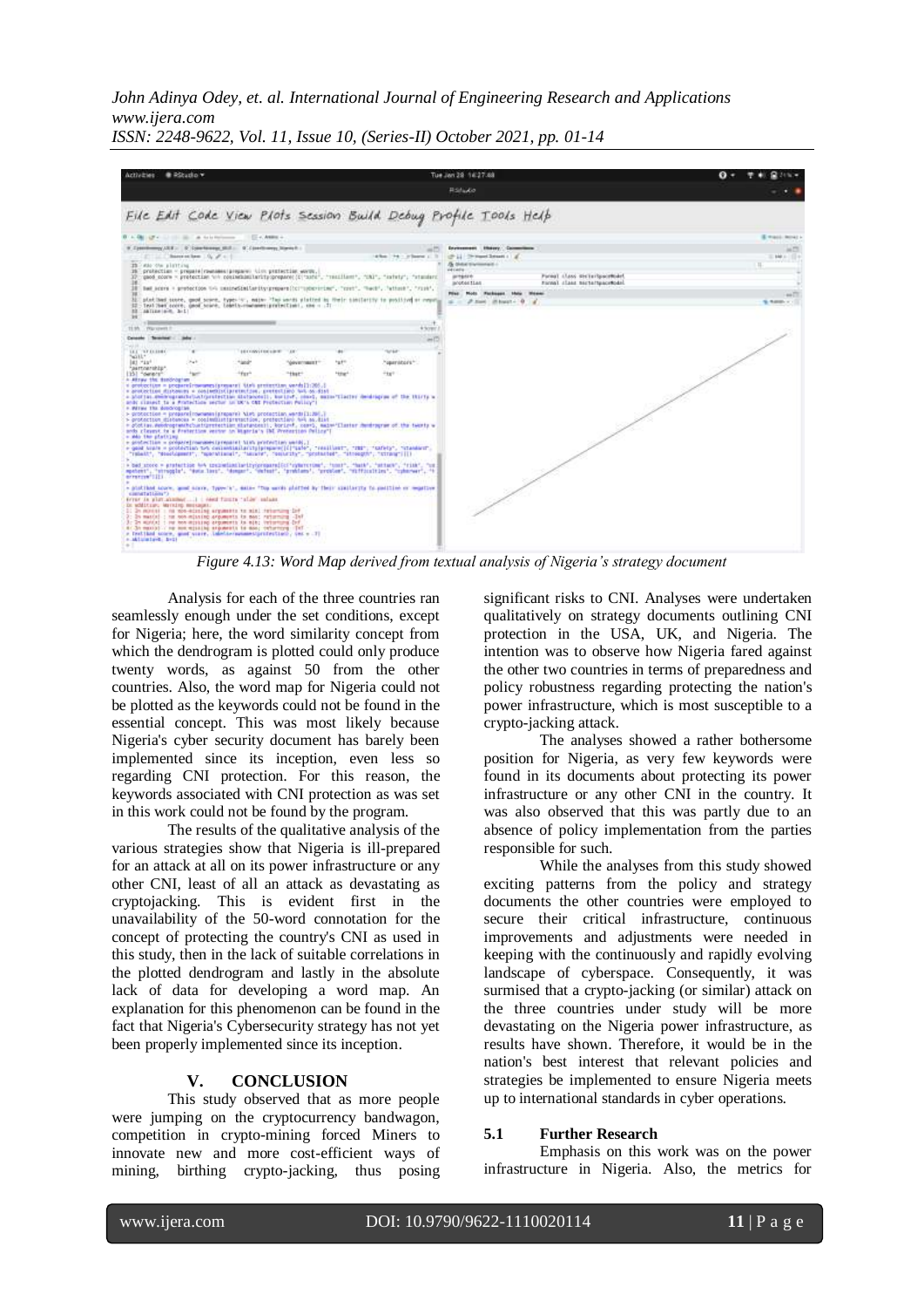analysis were solely on strategy documents of the selected countries. Further studies using broader analysis metrics could be carried out, encompassing other CNI in the country (Nigeria). This further research could employ prescriptive analysis to ascertain precisely where the faults lie and put forth risk projections, along with possible remedial actions.

#### **REFERENCES**

[1]. Said, Ahmed (2019): The Economic Impact of Digital Fiat Currency (DFC): Opportunities and Challenges, 2nd Europe - Middle East - North African Regional Conference of the International Telecommunications Society (ITS): "Leveraging Technologies For Growth", Aswan, Egypt, 18th-21st February, 2019, International Telecommunications Society (ITS), Calgary.https://www.econstor.eu/bitstream/1

0419/201744/1/ITS2019-Aswan-paper-44.pdf. Accessed on the  $16<sup>th</sup>$  June, 2021

- [2]. Cardona, M. (2018). "Goodbye Ransomware, Hello Cryptojacking!". https://www.securityrou ndtable.org/ransomware-data-breachcryptojacking/Retrieved from on 19 January 2020.
- [3]. Chickowski E. (2018). 5 Cryptojacking Consequences CISOs Can"t Ignore. Retrieved from [https://securityboulevard.com/2018/07/5](https://securityboulevard.com/2018/07/5-cryptojacking-consequences-cisos-cant-ignore/) [cryptojacking-consequences-cisos-cant](https://securityboulevard.com/2018/07/5-cryptojacking-consequences-cisos-cant-ignore/)[ignore/](https://securityboulevard.com/2018/07/5-cryptojacking-consequences-cisos-cant-ignore/) on January 18 2020.
- [4]. Davis, J. (2019). 71% of Ransomware Attacks Targeted Small Businesses in 2018. Retrieved from  $\sim$ [https://healthitsecurity.com/news/71-of](https://healthitsecurity.com/news/71-of-ransomware-attacks-targeted-small-businesses-in-2018)[ransomware-attacks-targeted-small](https://healthitsecurity.com/news/71-of-ransomware-attacks-targeted-small-businesses-in-2018)[businesses-in-2018](https://healthitsecurity.com/news/71-of-ransomware-attacks-targeted-small-businesses-in-2018) on 23 January 2021
- [5]. Deloitte. (2019). Nigeria's cyber security outlook 2019. Retrieved from [https://www2.deloitte.com/ng/en/pages/risk/a](https://www2.deloitte.com/ng/en/pages/risk/articles/nigeria-cyber-security-outlook-2019.html) [rticles/nigeria-cyber-security-outlook-](https://www2.deloitte.com/ng/en/pages/risk/articles/nigeria-cyber-security-outlook-2019.html)[2019.html#](https://www2.deloitte.com/ng/en/pages/risk/articles/nigeria-cyber-security-outlook-2019.html) on 4April, 2021.
- [6]. Eitzman, R., Goody, K., Wolcott, B. & Kenelly J. (2018). How the Rise of Cryptocurrencies Is Shaping the Cyber Crime Landscape: The Growth of MinersRetrieved from [https://www.fireeye.co/blog/threat](https://www.fireeye.co/blog/threat-research/2018/07/cryptocurrencies-cyber-crime-growth-of-miners.html)[research/2018/07/cryptocurrencies-cyber](https://www.fireeye.co/blog/threat-research/2018/07/cryptocurrencies-cyber-crime-growth-of-miners.html)[crime-growth-of-miners.html](https://www.fireeye.co/blog/threat-research/2018/07/cryptocurrencies-cyber-crime-growth-of-miners.html) on 18 January 2019
- [7]. Eskandari S., Leoutsarakos A., Mursch T. & Clark J. (2018). A First Look at Browser-Based Cryptojacking. 2018 IEEE European

Symposium on Security and Privacy Workshops[.https://users.encs.concordia.ca/~c](https://users.encs.concordia.ca/~clark/papers/2018_sb.pdf) lark/papers/2018 sb.pdf. Accessed on  $6<sup>th</sup>$ June, 2021.

- [8]. Fischer, D. (2018). Ransomware is the present, but cryptojacking is the future. Retrieved from [https://duo.com/decipher/ransomware-is-the](https://duo.com/decipher/ransomware-is-the-present-but-cryptojacking-is-the-future)[present-but-cryptojacking-is-the-future](https://duo.com/decipher/ransomware-is-the-present-but-cryptojacking-is-the-future) on  $19<sup>th</sup>$  January 2020.
- [9]. Forrest, C. (2018). New cryptojacking attack uses WannaCry exploit to mine on Windows servers. Retrieved from [https://www.techrepublic.com/article/new](https://www.techrepublic.com/article/new-cryptojacking-attack-uses-wannacry-exploit-to-mine-on-windows-servers/)[cryptojacking-attack-uses-wannacry-exploit](https://www.techrepublic.com/article/new-cryptojacking-attack-uses-wannacry-exploit-to-mine-on-windows-servers/)[to-mine-on-windows-servers/](https://www.techrepublic.com/article/new-cryptojacking-attack-uses-wannacry-exploit-to-mine-on-windows-servers/) on  $19<sup>th</sup>$  January 2020.
- [10]. Huang Z. (2019). China, home to the world's biggest cryptocurrency mining farms, now wants to ban them completely. [https://www.thestar.com.my/news/regional/](https://www.thestar.com.my/news/regional/%202019/04/09/china-home-to-the-worlds-biggest-cryptocurrency-mining-farms-now-wants-to-ban-them-completely)  [2019/04/09/china-home-to-the-worlds](https://www.thestar.com.my/news/regional/%202019/04/09/china-home-to-the-worlds-biggest-cryptocurrency-mining-farms-now-wants-to-ban-them-completely)[biggest-cryptocurrency-mining-farms-now](https://www.thestar.com.my/news/regional/%202019/04/09/china-home-to-the-worlds-biggest-cryptocurrency-mining-farms-now-wants-to-ban-them-completely)[wants-to-ban-them-completely.](https://www.thestar.com.my/news/regional/%202019/04/09/china-home-to-the-worlds-biggest-cryptocurrency-mining-farms-now-wants-to-ban-them-completely) Accessed on 18th January, 2021.
- [11]. Kerner S.M. (2018). Water Utility in Europe Hit by Cryptocurrency Malware Mining Attack. Retrieved from [https://www.eweek.com/security/water](https://www.eweek.com/security/water-utility-in-europe-hit-by-cryptocurren%20cy-malware-mining-attack%20on%20January%2018)[utility-in-europe-hit-by-cryptocurren cy](https://www.eweek.com/security/water-utility-in-europe-hit-by-cryptocurren%20cy-malware-mining-attack%20on%20January%2018)[malware-mining-attack on January 18,](https://www.eweek.com/security/water-utility-in-europe-hit-by-cryptocurren%20cy-malware-mining-attack%20on%20January%2018)2021.
- [12]. Krishnan, H., Saketh, S. & Tej, V. (2015). Cryptocurrency mining – Transition to cloud. International Journal of advanced Computer Science and Applications. 6(9). DOI: 10.14569/IJACSA.2015.060915.
- [13]. Mora, C., Rollins, R.L., Taladay, K. et al. Bitcoin emissions alone could push global warming above 2°C. Nature Climate Change 8, 931–933 (2018) doi:10.1038/s41558-018- 0321-8
- [14]. Mordi, M. (2019). Is Nigeria really the headquarters of cybercrime in the world? Retrieved from [https://guardian.ng/news/is](https://guardian.ng/news/is-nigeria-really-the-headquarters-of-cybercrime-in-the-world/)[nigeria-really-the-headquarters-of](https://guardian.ng/news/is-nigeria-really-the-headquarters-of-cybercrime-in-the-world/)[cybercrime-in-the-world/](https://guardian.ng/news/is-nigeria-really-the-headquarters-of-cybercrime-in-the-world/) on 19 January 2021.
- [15]. Musch M., Wressnegger C., Johns M. & Rieck K. (2018). Web-based Cryptojacking in the Wild. Computer Science Report: Technische Universität Braunschweig, Institute for Application Security.
- [16]. Oberhous D. (2018). The City That Banned Bitcoin Mining. Retrieved from [https://www.vice.com/en\\_us/article/8xk4e4/b](https://www.vice.com/en_us/article/8xk4e4/bitcoin-ban-plattsburgh-coinmint-mining) [itcoin-ban-plattsburgh-coinmint-mining](https://www.vice.com/en_us/article/8xk4e4/bitcoin-ban-plattsburgh-coinmint-mining) on January  $18^{\text{th}}$  2020.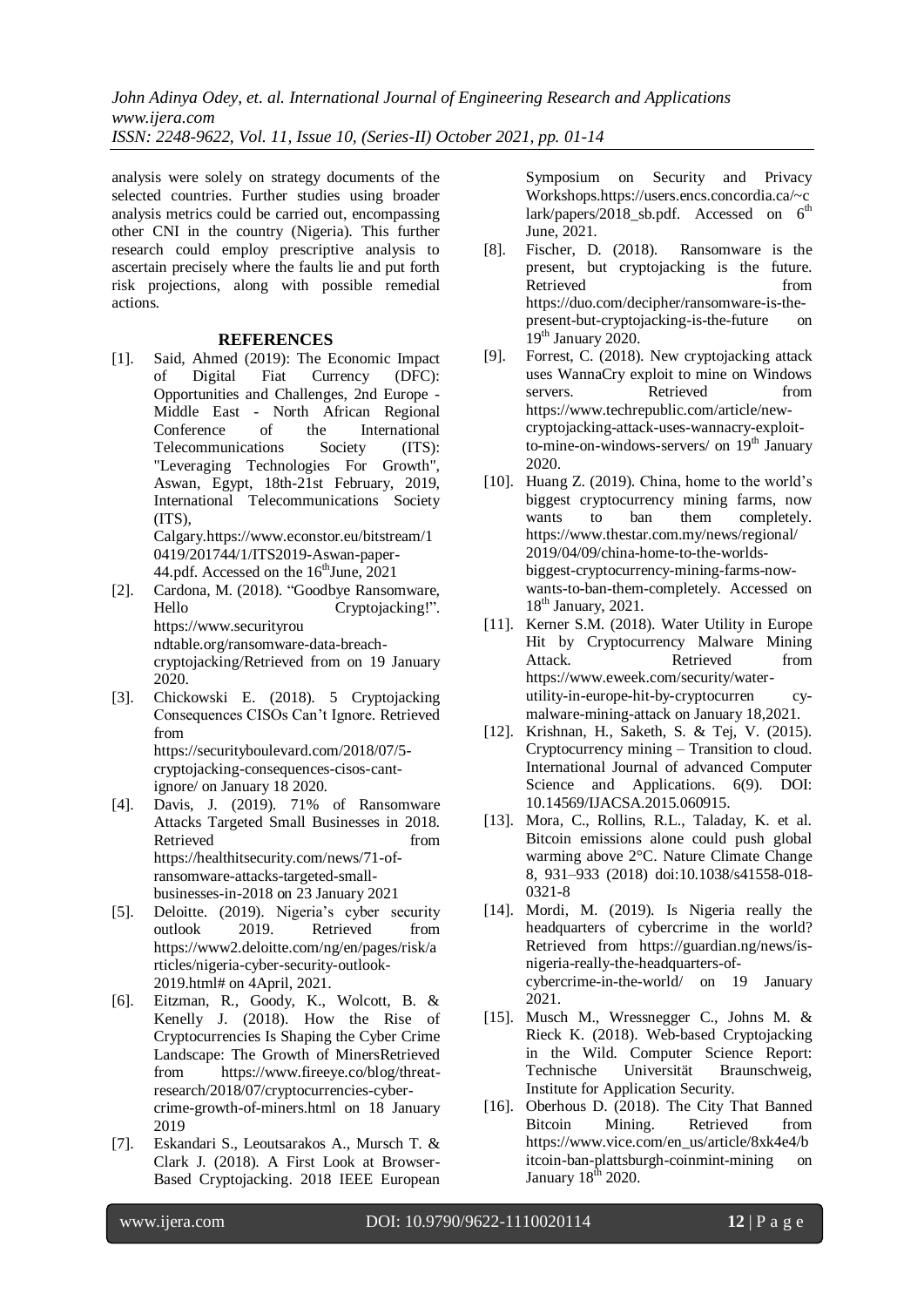- [17]. Okafor, P. (2019). Electricity: National grid suffers 6 system collapses in 4months. Retrieved from from [https://www.vanguardngr.com/2019/04/electr](https://www.vanguardngr.com/2019/04/electricity-national-grid-suffers-6-system-collapses-in-4months/) [icity-national-grid-suffers-6-system](https://www.vanguardngr.com/2019/04/electricity-national-grid-suffers-6-system-collapses-in-4months/)[collapses-in-4months/](https://www.vanguardngr.com/2019/04/electricity-national-grid-suffers-6-system-collapses-in-4months/) on  $18<sup>th</sup>$  January 2020.
- [18]. Page S. (2018). Mining Bitcoin is as energy intensive as mining gold[.https://cosmosmagazine.com/](https://cosmosmagazine.com/%20technology/mining-bitcoin-is-as-energy-intensive-as-mining-gold)  [technology/mining-bitcoin-is-as-energy](https://cosmosmagazine.com/%20technology/mining-bitcoin-is-as-energy-intensive-as-mining-gold)[intensive-as-mining-gold.](https://cosmosmagazine.com/%20technology/mining-bitcoin-is-as-energy-intensive-as-mining-gold)Retrieved on January 18<sup>th</sup> 2020.
- [19]. Radiflow, 2018. Detection of a Crypto-Mining Malware Attack at a Water Utility" [https://radiflow.com/wp-content/uploads/CS-](https://radiflow.com/wp-content/uploads/CS-Radiflow-CyberMining-071420.pdf)[Radiflow-CyberMining-071420.pdf.](https://radiflow.com/wp-content/uploads/CS-Radiflow-CyberMining-071420.pdf) Accessed on the 12 July, 2021
- [20]. Ranger S. (2019). Cyberattacks: China and Russia can disrupt US power networks warns intelligence report. Retrieved from [https://www.zdnet.com/article/cyber-attacks](https://www.zdnet.com/article/cyber-attacks-china-and-russia-can-disrupt-us-power-networks-warns-intelligence-report/)[china-and-russia-can-disrupt-us-power](https://www.zdnet.com/article/cyber-attacks-china-and-russia-can-disrupt-us-power-networks-warns-intelligence-report/)[networks-warns-intelligence-report/](https://www.zdnet.com/article/cyber-attacks-china-and-russia-can-disrupt-us-power-networks-warns-intelligence-report/) on 19 January 2020.
- [21]. Sanni, S.O. (2019). Nigeria: Crypto Currency In Nigeria: Regulatory Framework & Related Issues. Retrieved from [http://www.mondaq.com/Nigeria/x/855410/fi](http://www.mondaq.com/Nigeria/x/855410/fin+tech/Crypto+Currency%20+In+Nigeria+Regulatory+Framework+Related+Issues) [n+tech/Crypto+Currency](http://www.mondaq.com/Nigeria/x/855410/fin+tech/Crypto+Currency%20+In+Nigeria+Regulatory+Framework+Related+Issues)  [+In+Nigeria+Regulatory+Framework+Relate](http://www.mondaq.com/Nigeria/x/855410/fin+tech/Crypto+Currency%20+In+Nigeria+Regulatory+Framework+Related+Issues) [d+Issues](http://www.mondaq.com/Nigeria/x/855410/fin+tech/Crypto+Currency%20+In+Nigeria+Regulatory+Framework+Related+Issues) on 18<sup>th</sup> January 2020.
- [22]. Simmons, D. (2019). Cyber-attacks 'damage' national infrastructure (2019). Retrieved from https://www.bbc.com/news/technology-47812479 Retrieved on 19 January 2020
- [23]. USAID (2019). Nigeria Power Africa Fact Shee[t.https://www.usaid.gov/](https://www.usaid.gov/%20powerafrica/nigeria)  [powerafrica/nigeria.](https://www.usaid.gov/%20powerafrica/nigeria) Accessed on 21<sup>st</sup> April,2021.
- [24]. Saad M., Khormali A. & Moheisen A. (2018). "End-to-End Analysis of In-Browser Cryptojacking". [https://arxiv.org/pdf/1809.02152.pdf.](https://arxiv.org/pdf/1809.02152.pdf) Accessed on  $20<sup>th</sup>$  June, 2021
- [25]. Sheridan K. (2018). 25% of Businesses Targeted with Cryptojacking in the Cloud. Retrieved from [https://www.darkreading.com/cloud/25--of](https://www.darkreading.com/cloud/25--of-businesses-targeted-with-cryptojacking-in-the-cloud/d/d-id/1331813)[businesses-targeted-with-cryptojacking-in](https://www.darkreading.com/cloud/25--of-businesses-targeted-with-cryptojacking-in-the-cloud/d/d-id/1331813)[the-cloud/d/d-id/1331813](https://www.darkreading.com/cloud/25--of-businesses-targeted-with-cryptojacking-in-the-cloud/d/d-id/1331813) on January 18, 2020.
- [26]. Stu S. (2019). 90 percent of Critical Infrastructure hit by cyberattacks.https://blog.knowbe4.com/90 [percent-of-critical-infrastructure-hit-by](https://blog.knowbe4.com/90%20-percent-of-critical-infrastructure-hit-by-cyberattacks?hs_amp=true)[cyberattacks?hs\\_amp=trueA](https://blog.knowbe4.com/90%20-percent-of-critical-infrastructure-hit-by-cyberattacks?hs_amp=true)ccessed on 19th January 2020
- [27]. [Hanibal Goitom,](https://blogs.loc.gov/law/author/hgoi/) 2018. "Our New Reports on Regulation of Cryptocurrency Around the World".The Law Library of Congress. (2018). Washington D.C: United States of America. https://blogs.loc. gov/law/2018/07/our-new-reports-onregulation-of-cryptocurrency-around-theworld/. Accessed on 12<sup>th</sup> August, 2021
- [28]. Vincent J. (2019). Bitcoin consumes more energy than Switzerland, according to new estimate. Retrieved from [https://www.theverge.com/2019/7/4/2068210](https://www.theverge.com/2019/7/4/20682109/bitcoin-energy-consumption-annual-calculation-cambridge-index-cbeci-country-comparison) [9/bitcoin-energy-consumption-annual](https://www.theverge.com/2019/7/4/20682109/bitcoin-energy-consumption-annual-calculation-cambridge-index-cbeci-country-comparison)[calculation-cambridge-index-cbeci-country](https://www.theverge.com/2019/7/4/20682109/bitcoin-energy-consumption-annual-calculation-cambridge-index-cbeci-country-comparison)[comparison](https://www.theverge.com/2019/7/4/20682109/bitcoin-energy-consumption-annual-calculation-cambridge-index-cbeci-country-comparison) on January 18 2020.
- [29]. Wahab, B. (2019). Nigerians in darkness as national grid collapses for 11th time in 2019. [https://www.pulse.ng/news/local/blackout-as](https://www.pulse.ng/news/local/blackout-as-national-grid-collapses-for-11th-time-)[national-grid-collapses-for-11th-time-in-](https://www.pulse.ng/news/local/blackout-as-national-grid-collapses-for-11th-time-)2019/pggqqsb.Accessed on 18 January 2020.
- [30]. Wahab, B. (2020). Nigerians have been thrown into darkness again as the national electricity grid records its first collapse in 2020. [https://www.pulse.ng/news/local/](https://www.pulse.ng/news/local/%20nigerians-in-darkness-again-as-national-grid-collapses-as-usual/gktbd75)  [nigerians-in-darkness-again-as-national-grid](https://www.pulse.ng/news/local/%20nigerians-in-darkness-again-as-national-grid-collapses-as-usual/gktbd75)[collapses-as-usual/gktbd75A](https://www.pulse.ng/news/local/%20nigerians-in-darkness-again-as-national-grid-collapses-as-usual/gktbd75)ccessed on 18 January 2020.
- [31]. Zmudzinsky, A. (2019). China passes first ever crypto law going into effect January 2020. Retrieved from [https://cointelegraph.com/news/china-passes](https://cointelegraph.com/news/china-passes-first-ever-crypto-law-)[first-ever-crypto-law-going-into-effect](https://cointelegraph.com/news/china-passes-first-ever-crypto-law-)january-2020 on 19 January 2020.
- [32]. CISA, 2019, "A Guide to Critical Infrastructure Security and Resilience", Cybersecurity and Infrastructure Security Agency, United States Department of Homeland Security. [https://www.cisa.gov/sites/default/files/public](https://www.cisa.gov/sites/default/files/publications/Guide-Critical-Infrastructure-Security-Resilience-110819-508v2.pdf) [ations/Guide-Critical-Infrastructure-Security-](https://www.cisa.gov/sites/default/files/publications/Guide-Critical-Infrastructure-Security-Resilience-110819-508v2.pdf)[Resilience-110819-508v2.pdf.](https://www.cisa.gov/sites/default/files/publications/Guide-Critical-Infrastructure-Security-Resilience-110819-508v2.pdf) Accessed on 2<sup>nd</sup> September, 2021
- [33]. JCNSS, 2018. "Cyber Security of the UK's Critical National Infrastructure". Joint Committee on the National Security Strategy, House of Lords and the House of Commons [https://publications.parliament.uk/](https://publications.parliament.uk/%20pa/jt201719/jtselect/jtnatsec/1708/1708.pdf)  [pa/jt201719/jtselect/jtnatsec/1708/1708.pdf.](https://publications.parliament.uk/%20pa/jt201719/jtselect/jtnatsec/1708/1708.pdf) Accessed on 2ndApril, 2021
- [34]. ONSA, 2021. "National Cybersecurity Policy and Strategy" Office of the National Security Adviser. http://ctc.gov.ng/wpcontent/uploads/2021/02/nationalcybersecurity-policy-and-strategy-2021\_ecopy\_24223825.pdf. Accessed on  $2<sup>nđ</sup>$ September, 2021.